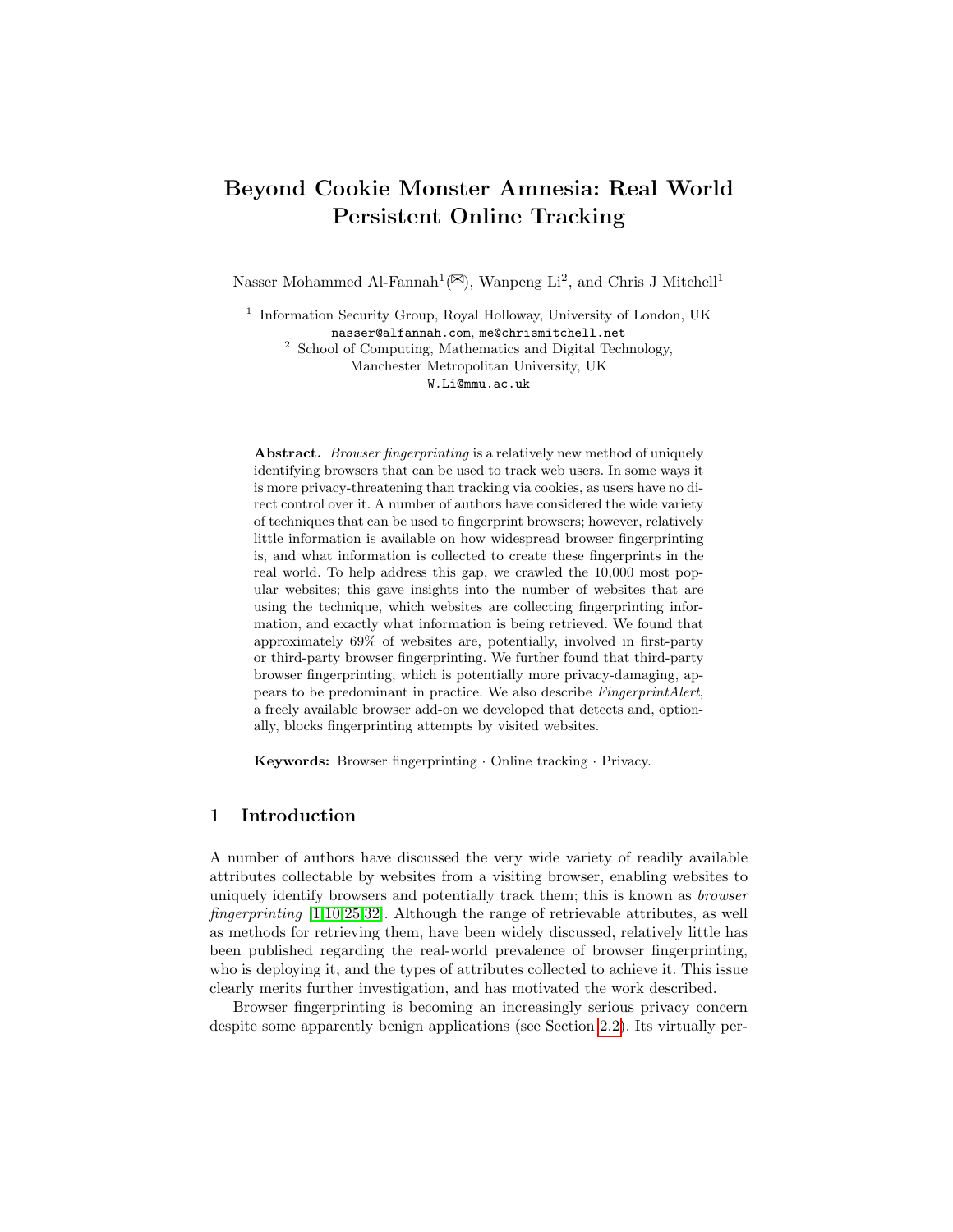manent nature<sup>[3](#page-1-0)</sup> is something that might be subject to future regulation, much as the use of cookies has recently received the attention of regulators in Europe. Its use is virtually invisible to users and there is no direct way of preventing it. Moreover, we found that the four browsers used by more than 88% of web users[4](#page-1-1) (i.e. Chrome, Internet Explorer, Firefox and Edge) do almost nothing to help mitigate fingerprinting<sup>[5](#page-1-2)</sup>, alert the user to its occurrence, or even provide information about it in user help documents.

We examined the fingerprinting behaviour of the 10,000 most visited websites. We aimed to discover how many websites deploy browser fingerprinting, whether directly or through third-parties. We also examined which attributes are collected. Further, to help raise awareness of this issue, we developed a browser add-on that alerts users whenever a visited website attempts to fingerprint their browser; users can also opt to enable a fingerprinting blocking feature.

The remainder of the paper is organized as follows. Section [2](#page-1-3) describes tracking and browser fingerprinting, and reviews relevant prior art. In Section [3](#page-4-0) the collection of data from 10,000 websites is described; the results obtained are reported in Section [4](#page-7-0) and analysed in Section [5.](#page-9-0) In Section [6](#page-12-0) we discuss the relationship with the prior art. Section [7](#page-12-1) describes the FingerprintAlert add-on, and the paper ends with discussion and conclusions in Section [8.](#page-14-0)

# <span id="page-1-3"></span>2 Background

# 2.1 Online tracking

Online tracking (or web tracking) is the process of monitoring a user's online activities; entities that perform tracking are known as trackers [\[23\]](#page-16-1). The methodology used in our study, like that of many other studies, cannot conclusively determine if a website is actually tracking users; we simply observe whether they collect attributes from browsers that would allow them to track via browser fingerprinting. In line with common usage, we refer to recipients of fingerprintable data (whether first- or third-party) as trackers.

In practice, the most common motive for online tracking is to enable online behavioural advertising. This describes the practice by web advertising companies of tracking users' online activities in order to display personalised and targeted advertisements [\[40\]](#page-17-1). Additionally, tracking is used as a tool for market research [\[25\]](#page-16-0). There are two main approaches to online tracking — stateful tracking involving the use of cookies<sup>[6](#page-1-4)</sup>, and stateless tracking, including the use

<span id="page-1-0"></span><sup>&</sup>lt;sup>3</sup> Some browser attributes change over time (e.g. browser version) but uniquely identifying browsers is usually still possible [\[41\]](#page-17-2), and uniquely identifying the hosting platform is also possible if a different browser is used [\[9\]](#page-15-2).

<span id="page-1-1"></span><sup>&</sup>lt;sup>4</sup> The most commonly used browser data was retrieved from [https://www.]( https://www.netmarketshare.com/browser-market-share.aspx) [netmarketshare.com/browser-market-share.aspx]( https://www.netmarketshare.com/browser-market-share.aspx) [accessed on 01/07/2018].

<span id="page-1-2"></span> $^5$  Firefox has a limited set of options to thwart fingerprinting.

<span id="page-1-4"></span><sup>6</sup> A web cookie is a small amount of data sent by a website as part of an HTTP response and then stored by the browser. The browser then provides the contents of the cookie back to the same server in subsequent HTTP requests [\[7\]](#page-15-3).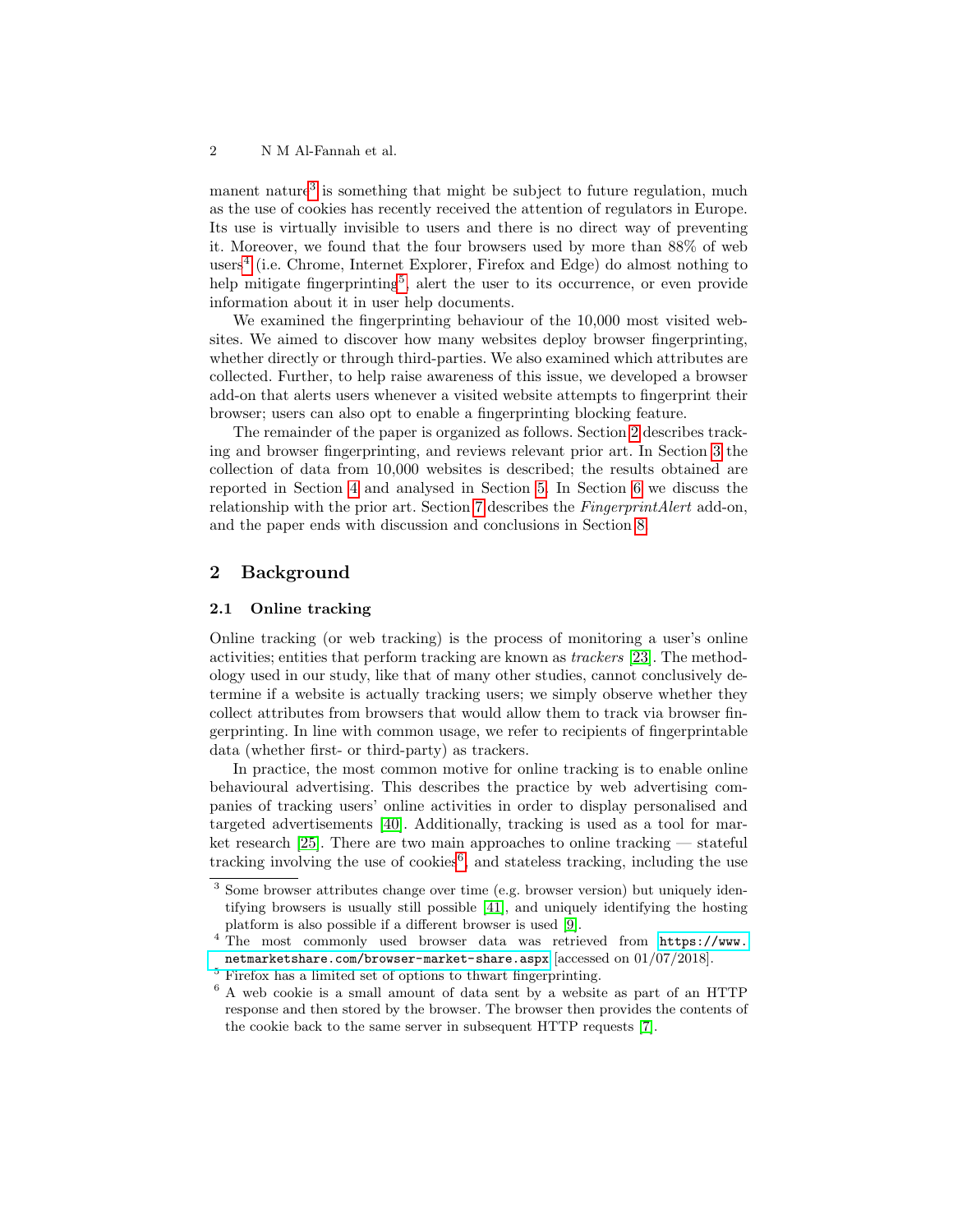of browser fingerprinting [\[25\]](#page-16-0) as defined in Section [2.2.](#page-2-0) In this paper, following the seminal work of Eckersley [\[10\]](#page-15-1), we focus on the latter.

In some ways, browser fingerprinting is a more reliable method of tracking than the use of cookies [\[24\]](#page-16-2), and it appears that browser fingerprinting is increasingly being used for this purpose. Unlike browser fingerprinting, cookies are stored on user devices and so can be controlled or deleted by users. In particular, the use of a *private browsing mode*<sup>[7](#page-2-1)</sup> as provided by many browsers, whilst limiting the use of cookies does very little to protect users against browser fingerprinting [\[4\]](#page-15-4). Furthermore, while modern browsers provide a user-selectable Do Not Track option, this apparently does not prevent widespread tracking [\[2\]](#page-15-5).

### <span id="page-2-0"></span>2.2 Browser Fingerprinting

Browser fingerprinting enables user web activity to be tracked. It relies on learning properties of a browser and its host platform, including both hardware properties and software state (cf. the term *device fingerprinting* [\[19\]](#page-16-3)). Browser fingerprinting typically involves a web server performing some combination of: (a) collecting and analysing information contained in HTTP request headers, and (b) downloading JavaScript to the browser which collects and sends back information gathered from browser APIs. Examples of collected information include: screen resolution, CPU/GPU model, and names of installed fonts<sup>[8](#page-2-2)</sup>. As in these examples, collectable attributes relate to both browser and host platform.

Tracking web users has long been possible by using cookies. However, the absence of a cookie (e.g. because it has been deleted by the user) means that the device can no longer be tracked [\[10\]](#page-15-1). By contrast, browser fingerprinting requires no files to be stored on the user's device, its effectiveness partly depends on the browser, and users have virtually no control over it [\[4\]](#page-15-4). It can be used for tracking web users by creating a unique ID derived by combining collected attributes [\[21\]](#page-16-4).

Four widely discussed uses of browser fingerprinting are: targeted advertising [\[2,](#page-15-5)[23\]](#page-16-1); social media sharing [\[23](#page-16-1)[,34\]](#page-17-3); analytics services [\[2,](#page-15-5)[23\]](#page-16-1); and web security [\[2,](#page-15-5)[38\]](#page-17-4). Of course, browser fingerprinting has other uses, e.g. to act as a second layer of authentication [\[10\]](#page-15-1) or to enhance the effectiveness of CAPTCHAs [\[3\]](#page-15-6). However, even in these cases the server gets the benefit, and the user is often not informed that fingerprinting is in use [\[43\]](#page-17-5). Determining the exact reason(s) why a website deploys browser fingerprinting is extremely difficult.

Browser fingerprinting websites perform it either as a first-party or a thirdparty (or both). That is, a website may download JavaScript to the browser, which can send the collected attributes back to either its own site (first-party fingerprinting) or to a third-party site (third-party fingerprinting) [\[35\]](#page-17-6). It is even possible that some website operators are not aware that a third-party is performing browser fingerprinting via their website [\[11\]](#page-15-7). This could arise because third-party fingerprinting sites typically provide client websites with the

<span id="page-2-1"></span><sup>7</sup> Modes of this type, which have various names, are intended to enhance the privacy properties of the browser [\[42\]](#page-17-7).

<span id="page-2-2"></span><sup>&</sup>lt;sup>8</sup> A demonstration of the wide range of information collectable from any browser is available at <https://fingerprintable.org/test>.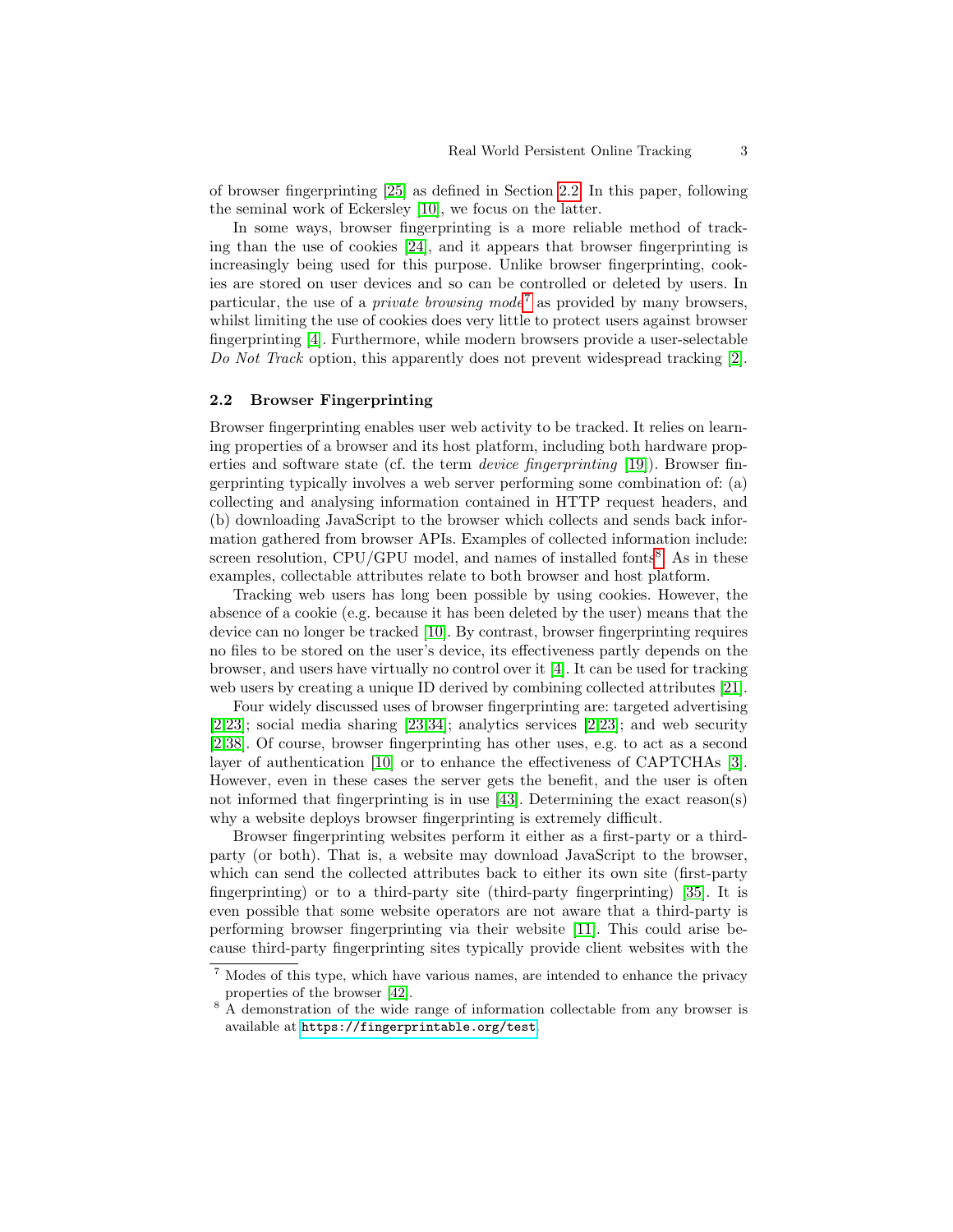JavaScript which collects and sends the attributes used for fingerprinting and in return, the third-party site provides a range of services to the client website (e.g. data analytics or social plugins). As a result, some website operators may not know what data the third-party JavaScript collects from user browsers, or what it might be used for.

In the context of tracking, first-party fingerprinting gives relatively little information to a website — it merely enables multiple visits by the same browser to be linked, and gives no information about other visited websites. If the user identity is known by other means (e.g. because the user logs in) it can also indicate when this user is employing multiple devices [\[2\]](#page-15-5). Third-party fingerprinting, on the other hand, is much more privacy-damaging in that it enables browsers (and hence users) to be tracked across multiple websites. Later in this paper we report on the websites that perform the majority of third-party tracking.

#### 2.3 Previous Work

Back in 2010, Eckersley [\[10\]](#page-15-1) first described how the collection of a range of apparently trivial and readily-available browser attributes, such as time zone, screen resolution, set of installed plugins, and operating system version, could be combined to uniquely identify a browser; he gave this process the name browser fingerprinting. Since then, many other authors, including Mowery et al. [\[28,](#page-16-5)[29\]](#page-16-6), Boda et al. [\[8\]](#page-15-8), Olejnik et al. [\[33\]](#page-17-8), Fifield et al. [\[17\]](#page-16-7), Takei et al. [\[36\]](#page-17-9) and Mulazzani et al. [\[30\]](#page-16-8), have described a range of ways of enhancing its effectiveness. In parallel, and motivated by the threat to user privacy posed by browser fingerprinting, a number of authors, e.g. Nikiforakis et al. [\[31\]](#page-16-9), Fiore et al. [\[18\]](#page-16-10) and FaizKhademi et al. [\[12\]](#page-15-9) have proposed ways of limiting its effectiveness.

The BrowserLeaks website (<https://www.browserleaks.com>) and Alaca et al. [\[5\]](#page-15-10) catalogue a wide range of types of information that could be used for browser fingerprinting. Pathilake et al. [\[39\]](#page-17-10) have also classified some of the most widely used methods for fingerprinting. Browser fingerprinting is clearly very effective; for example, in a large-scale study, Laperdrix et al. [\[21\]](#page-16-4) observed that an average of 86% of desktop and mobile browsers possess a unique fingerprint; other studies [\[10](#page-15-1)[,28\]](#page-16-5) have reported similar results (80–90%). It is important to note that some of the attributes that can be used for fingerprinting vary between desktop and mobile platforms; as a result the efficiency of fingerprinting also varies between platform types [\[21\]](#page-16-4). For example, a device model name can be retrieved from a mobile browser user agent but not from its desktop counterpart.

We conclude this brief review of the prior art by summarising previous work with a similar scope to that of this paper, namely examining the prevalence and nature of browser fingerprinting. In 2015, Libert [\[24\]](#page-16-2) published the results of a study of third-party HTTP requests utilized for browser fingerprinting. Acar et al. [\[2\]](#page-15-5) performed a large-scale study of fingerprinting focussing mainly on detection by whether a site examined the set of installed fonts. More recently, Le et al. [\[22\]](#page-16-11) followed a similar approach, but based detection on use of the canvas API rather than the installed fonts. Englehard et al. [\[11\]](#page-15-7) performed one of the most comprehensive studies in this area, although they focussed on tracking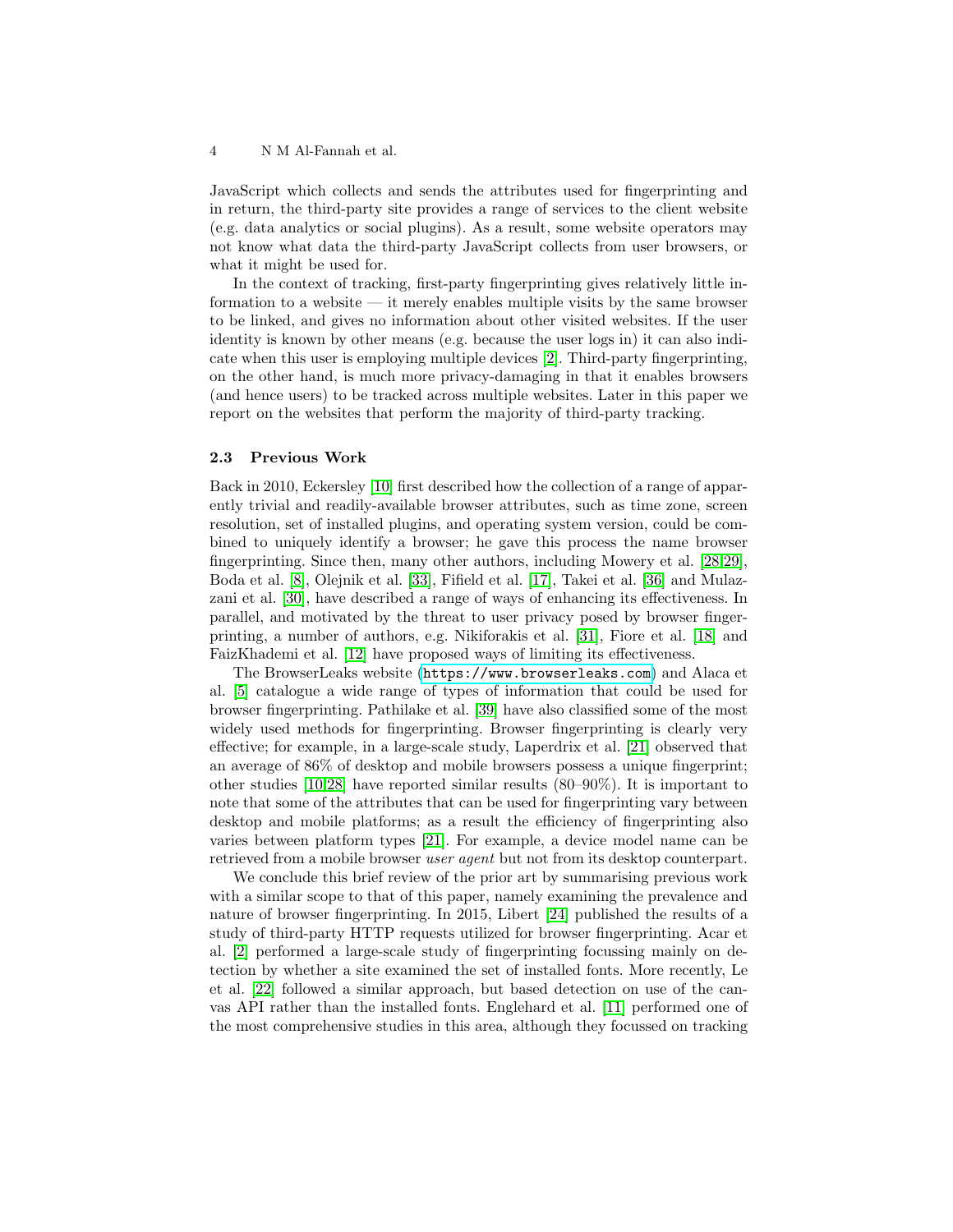in general and not just on stateless (fingerprinting-based) tracking. Englehardt et al. examined the JavaScript downloaded by websites to browsers, a potentially rich source of information, using their own tool, OpenWPM. According to the authors, this tool performs better than many other similar tools such as FPDetective [\[2\]](#page-15-5). However, the use of automated tools to examine JavaScript has limitations, in that tools can only look for scripts they are programmed to identify, regardless of the nature of data collected by a tracker. Metwalley et al. [\[27\]](#page-16-12) also examined the prevalence of tracking; however, they looked at a relatively limited number of websites (500) and aimed to detect all types of online tracking via passive measurements rather than looking specifically at fingerprinting.

#### 2.4 Motivation

Despite the fact that browser fingerprinting has been extensively studied, relatively little information has appeared on its prevalence and the browser attributes that are collected in practice. To the authors' knowledge, no other study has listed all the browser fingerprinting attributes that are collected by a large set of real-world websites. This observation motivates the work described in the sequel, in which we describe a study of the fingerprinting behaviour of the 10,000 most popular websites. Unlike the work of Englehardt et al. [\[11\]](#page-15-7) and Acar et al. [\[2\]](#page-15-5), we chose not to examine the JavaScript itself, but instead monitor the data that is actually transferred back from the browser. While adopting a somewhat similar method, the scale of the study is more than an order of magnitude larger than the study of Metwalley et al. [\[27\]](#page-16-12).

One important motive for understanding better the prevalence and nature of browser fingerprinting is to help in developing tools that inform the user about fingerprinting, and also enable users to exert control over the degree to which fingerprinting is possible. To this latter end, in Section [7](#page-12-1) we describe Fingerprint-Alert, a browser add-on developed as part of the study, which makes users aware whenever a website is collecting information usable for browser fingerprinting. It also allows all detected fingerprinting to be blocked.

# <span id="page-4-0"></span>3 Data Collection Methodology

# 3.1 Data Gathering

The main objectives of the data collection exercise were to assess the number of websites performing browser fingerprinting, and what types of data are being collected for this purpose. To achieve our objectives, we decided to crawl a large number of well-used websites and to test their data gathering behaviour. We chose 10,000 sites, as this seemed both sufficiently many to generate representative results, and also a manageable number so we could analyse the considerable volumes of data generated. We only looked at the data transmitted, rather than analysing the downloaded JavaScript, for two main reasons: manual analysis of JavaScript on this scale was infeasible, and automated analysis, as noted above,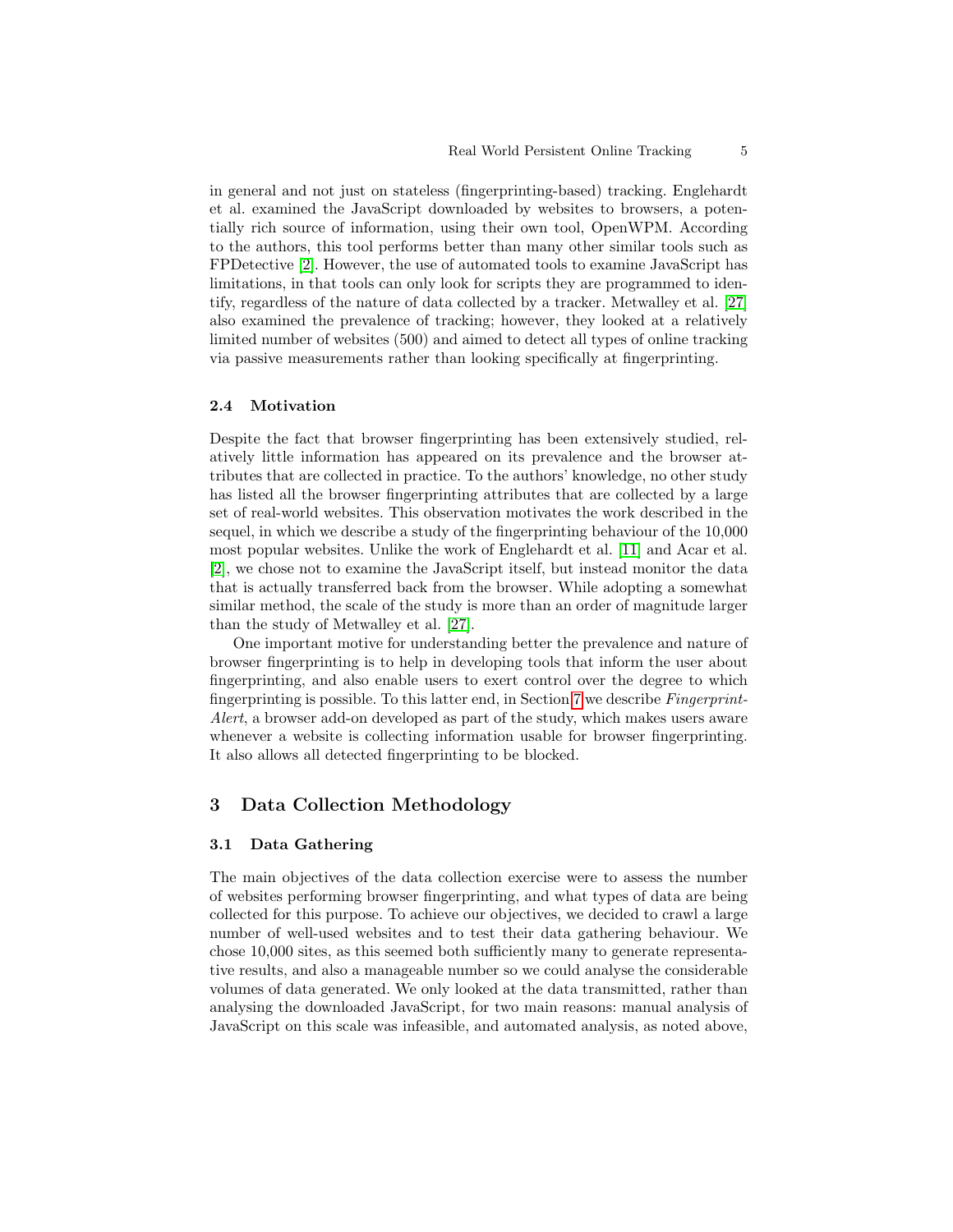has limitations. Moreover, the data that is sent was the key issue of concern for us, not so much how it is gathered.

We used a simple method to decide whether a web server is performing browser fingerprinting. To try to "normalize" web server behaviour, we looked only at the interactions that occur when a browser initially visits the homepage of the website, rather than other information gathering exercises that might occur (e.g. when a user tries to log in). So, a website that sends any fingerprinting browser attributes back to its, or a third-party, server at a first visit has been deemed to be engaged in browser fingerprinting; the precise criterion used to decide whether a site is fingerprinting is given in Section [3.3.](#page-6-0)

## <span id="page-5-3"></span>3.2 Experimental Set Up

In order to select which websites to crawl, we retrieved the top 10,000 websites from the freely available Majestic list of the one million most visited websites<sup>[9](#page-5-0)</sup>. We wrote a program to crawl the homepages of these websites to discover if they employ browser fingerprinting techniques at the point when the website is first loaded (i.e. prior to any interaction). This of course means that we missed websites that employ interaction-triggered fingerprinting. The crawler was cre-ated using Selenium WebDriver<sup>[10](#page-5-1)</sup>, a Python script, the  $FingerprintAlert$  add-on, and the Chrome browser (details of the crawler software components and the device used can found in Appendices [A.2](#page-18-0) and [A.3\)](#page-18-1). The Python script instructs Selenium to visit the 10,000 websites in the list, wait for each to fully load, and then wait for a further short period before moving to the next website.

The delay is included because, in preparatory work, we manually visited 50 websites on the list and found that some only relayed information after a delay ranging from one second to several minutes following the full loading of the page. Such waits seem likely to be both to allow the various elements of the web page to be loaded and executed and to take account of dynamic content being continuously loaded (e.g. advertisements). We set the short delay to 3 seconds; this was a fairly arbitrary choice, although it was long enough to cause a number of websites to transmit data, although not sufficiently long to make the crawling process significantly more time consuming.

The add-on collects and stores all data that is relayed from the browser to one or more web servers using the GET, POST or HEAD HTTP methods<sup>[11](#page-5-2)</sup> [\[16\]](#page-16-13), i.e. the commonly used means by which information, including attributes used for fingerprinting, is relayed from browser to server. Whether or not the data was sent SSL/TLS-protected, i.e. using HTTPS [\[6\]](#page-15-11), was also recorded.

<span id="page-5-0"></span><sup>&</sup>lt;sup>9</sup> Majestic is a website specializing in web usage statistics, and provides a dailyupdated list of the top one million websites, [https://majestic.com/reports/](https://majestic.com/reports/majestic-million) [majestic-million](https://majestic.com/reports/majestic-million) [accessed on 09/10/2017].

<span id="page-5-1"></span> $^{10}$  Selenium is open-source software used to automate browsers for testing purposes  $-\,$ see [https://www.seleniumhq.org]( https://www.seleniumhq.org).

<span id="page-5-2"></span><sup>&</sup>lt;sup>11</sup> The quantity of data that can be relayed using GET or HEAD is very limited, whereas POST allows the transmission of very large volumes (megabytes) of data.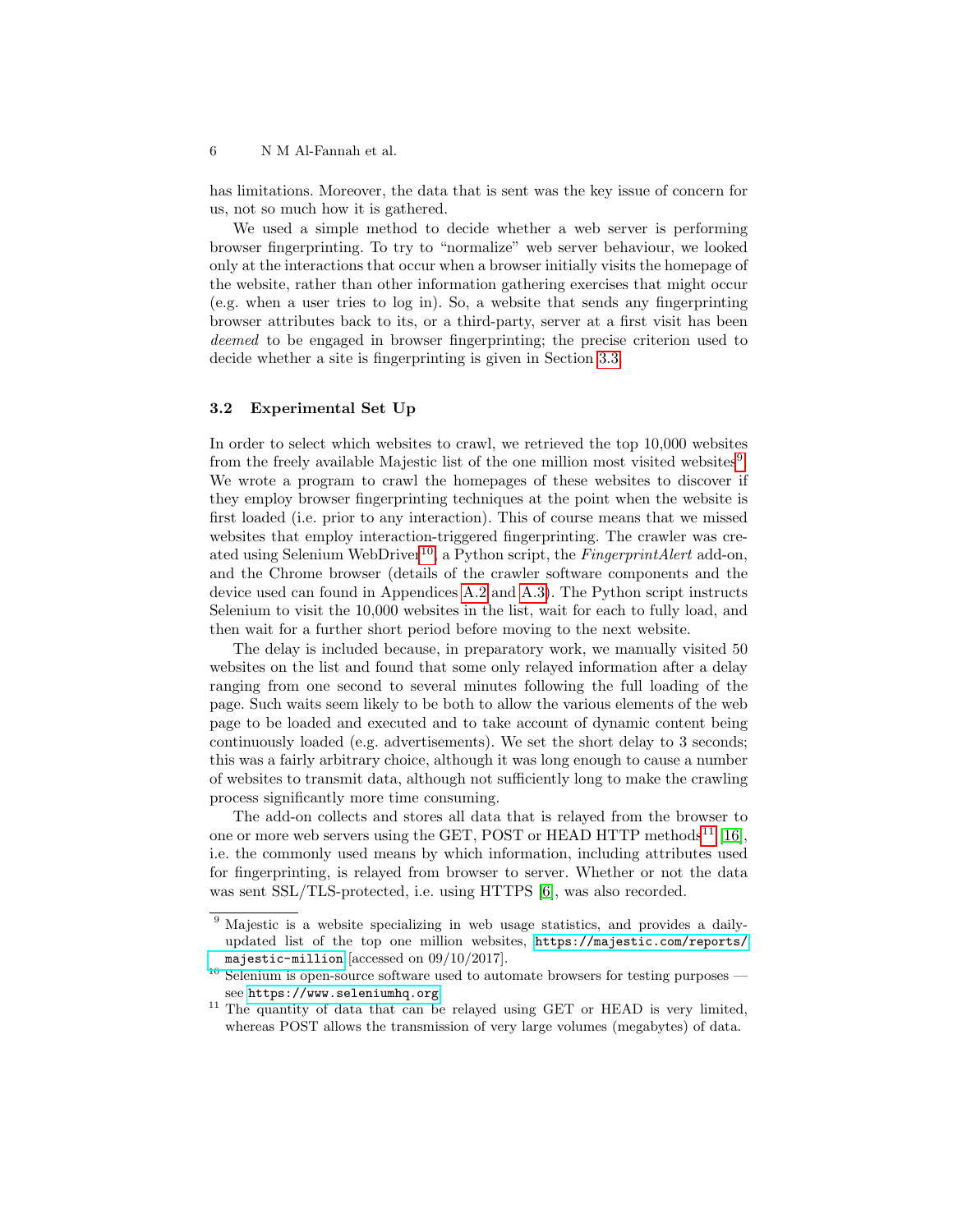The crawling process took approximately 300 hours to complete. It took this long for several reasons, including that some websites took several minutes to fully load, and that Selenium occasionally crashed. In such cases, the crawler was restarted manually, where we re-crawled websites after a crash to ensure we did not miss any data.

#### <span id="page-6-0"></span>3.3 Data Processing

Prior to the full crawling process we initially crawled a smaller sample (approximately 1,000 of the websites) to test the crawler. In this process we indiscriminately collected all data sent (if any) from the browser to web servers. Manual examination of the collected data revealed it included information unrelated to the visiting device or the browser (e.g. the URLs of displayed advertisements), i.e. of no interest to this study. Most importantly for our purposes, we were able identify fingerprinting attributes that had unique formats or values (e.g. screen resolution: 1920x1080) that made automatic detection possible. Using these preliminary findings, we programmed our crawler to automatically detect a set of 17 attributes (as listed in Appendix [A.1\)](#page-17-11). The crawler used regular expressions to examine relayed data and match them with the prepopulated attributes.

The presence of one or more of these attributes in data returned by the browser was used to determine whether or not a website was engaged in fingerprinting. This set of 17 attribute types includes many of the attributes whose use for fingerprinting is most widely discussed, so we believe that the presence or absence of an attribute of one of these types is a reasonable indicator of whether fingerprinting is being performed.

However, other attributes are much more complex, and hence are difficult to automatically identify. In subsequent manual analysis of the recorded data, we were able to identify many additional attributes because they were labelled by name in the captured data. To perform this task automatically would have been extremely difficult because some sections of the recorded data were not parsed, and the substrings of the data that were parsed varied in format (unsurprisingly given the absence of any standards for data formats for transferred attributes).

In order to manually identify fingerprinting attributes in the collected data, we first used publicly available scripts to retrieve a large set of fingerprinting attributes from the browser that was used to run the experiments (the scripts we used can be found at <https://github.com/fingerprintable>). We then attempted to match these values with the values in the collected data. Once we completed the matching, we manually inspected the matches found; this was necessary to ensure that the matches found were genuine and not coincidental similarities in strings or numbers. In most cases the match was confirmed by finding labels followed by the expected values in the collected data.

#### 3.4 Challenges Addressed

We faced a number of challenges in both implementing crawling and processing the collected data. First, websites are unlikely to admit use of browser finger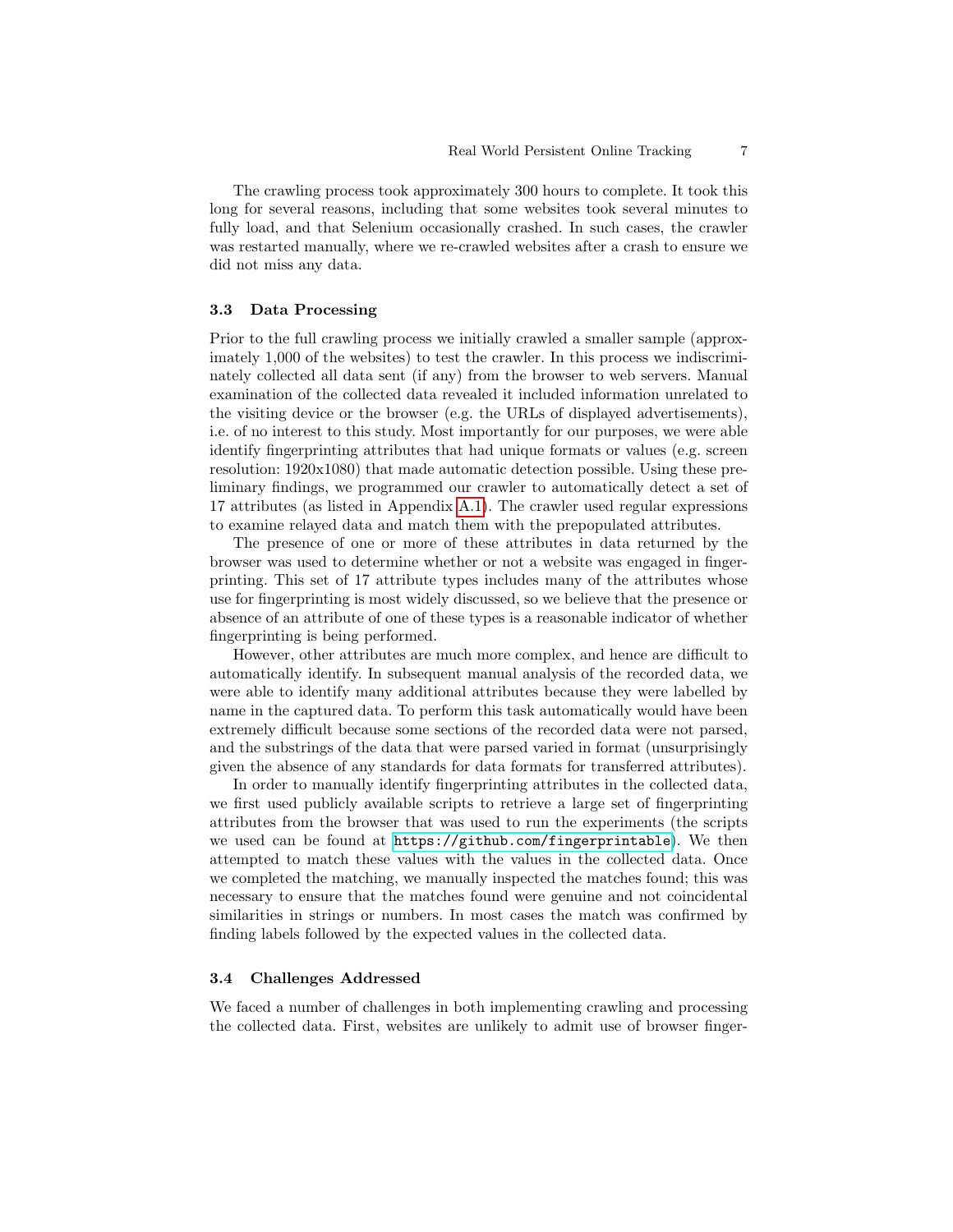printing, and so we can only attempt to judge their behaviour based on the types of information retrieved from the browser, and when it was collected. As mentioned earlier, there is a wide range of attributes that, when put together, can be used to create a unique device fingerprint. Identifying and monitoring all such attributes is very challenging, especially since new attributes seem to arise frequently (given continuously evolving browser functionality). Moreover, many websites cause the browser to send a series of data strings back to the server; automatically, or even manually, identifying what these data represent is highly non-trivial. It was not always possible to parse the data sent since there is no standard for such data transmissions; indeed, some websites may deliberately obfuscate the data they send. It was therefore impossible to fully interpret all the data. Fortunately, there are certain attributes that are easily identifiable because of their special format and range of values, such as screen resolution (e.g. 1920x1080), fonts (e.g. Arial), or geolocation coordinates (e.g. 51.4167, -0.5667).

It is very difficult to determine the minimum number of attributes needed to produce a unique fingerprint. Fingerprint uniqueness depends on many factors, including the range of values of an attribute, how often it changes, and how different it is between one browser/platform and another. As a result, we made the simplifying assumption that a website is deemed a tracker if it causes a browser to send at least one of the 17 attributes given in Appendix [A.1.](#page-17-11)

As our crawler was Selenium-based, it suffered from the known crashing problem [\[11\]](#page-15-7) on certain websites, e.g. when it was unable to fully load all the elements of a website. In such cases the crawler had to be manually restarted. On average, Selenium crashed once in every 155 visited websites. Moreover, Chrome add-ons are limited to 5MB of storage and so, to ensure that the collected data did not reach that limit, we programmed the crawler to stop after every 200 visited websites, yielding an average of 3MB of collected data. However, Selenium usually crashed before reaching the 200-website limit.

The 10,000 websites took an average of 19 seconds to fully load. Our tests were performed using an Internet connection with a minimum bandwidth of 40 mbps, and so connection limitations are unlikely to be the reason for the loading delays. The time to load a website noticeably increased as we went through the list of crawled websites, i.e. the less popular websites loaded more slowly. So, in future similar experiments, we would recommend that crawlers should not timeout until at least 20 seconds have elapsed.

# <span id="page-7-0"></span>4 Results

The data collected in this study, as well as the tools we used for data collection and analysis, are available at [https://github.com/fingerprintable]( https://github.com/fingerprintable). The dataset includes the contents of all HTTP messages sent by and to the crawled websites that attempted fingerprinting. This includes the data retrieved from the visiting device (i.e. the device used for data gathering), as well as the domain names of the sender and receiver of the data. Figure [1](#page-8-0) shows a sample of a complete block of data from amongst those collected in our study.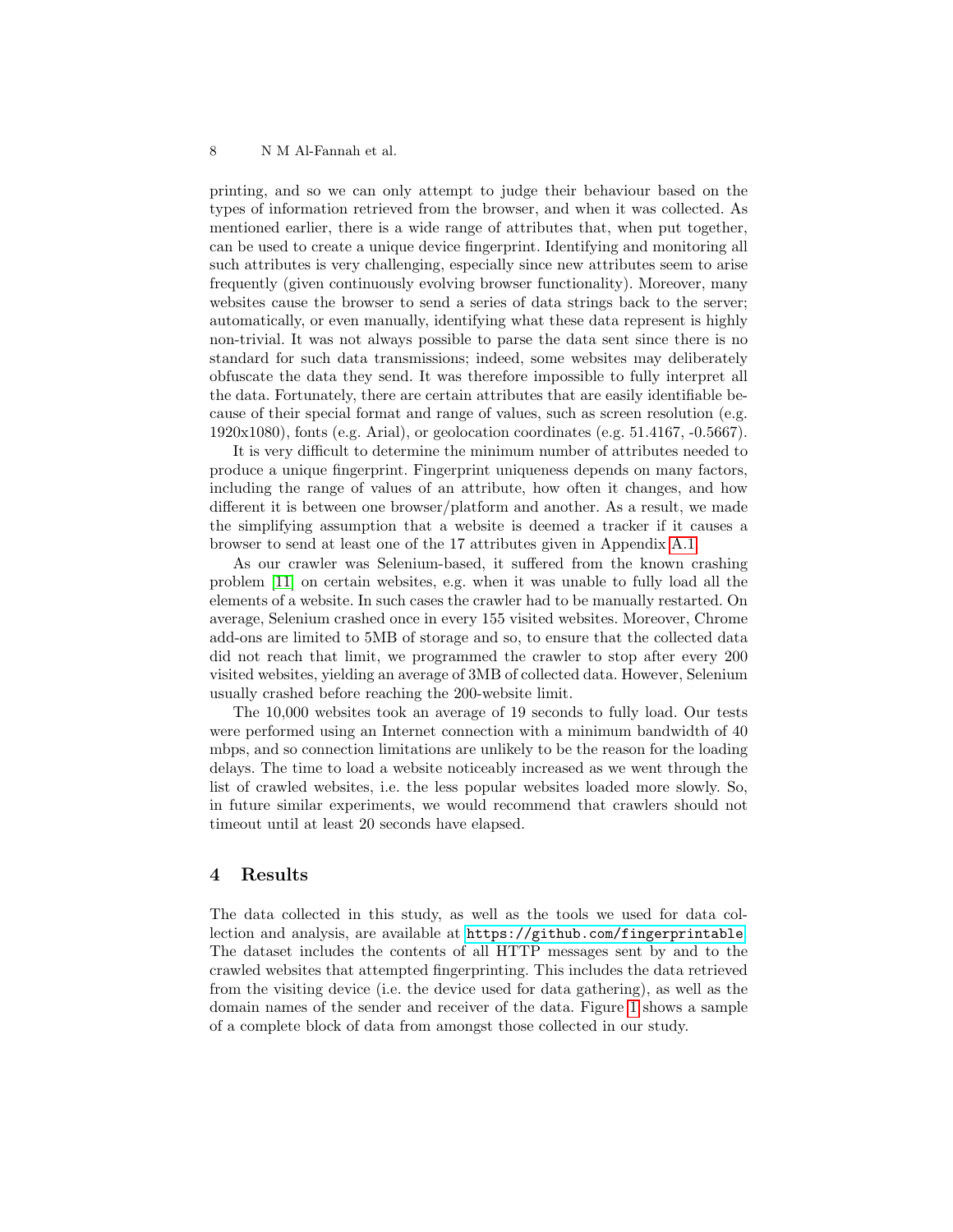```
"toURL": "<tracker URL is shown here>",
   "referer": "<visited website URL is shown here>",
   "method": "POST",
   "data":
"fp=(\Nos\<br>'':\"2\",\"browser\":\"Chrome61,0,3163,100\",\"fonts\":\"\mdefined\",\"screenInfo\":\"1280*800*24\",\"plugins\":\"Portable Document Format::internal-pdf-viewer::Chrome PDF
\verb!Plugin|::mhjfbmdgcfjbbpaeojofohoefgiehjai::Chrome PDFViewer|::internal-nacl-plugin::Native Client|Shockwave Flash 24.0<br>r0::internal-not-yet-present::Shockwave Flash|Enables Widevine
licenses for playback of HTML audio/video content. (version:
        1.4.8.1008)::widevinecdmadapter.plugin::Widevine Content
Decryption Module\"};"
```
<span id="page-8-0"></span>Fig. 1. Excerpt of collected data

Using a combination of automated parsing and manual inspection, we detected the transmission of 284 different attribute types. We further detected 1,914 distinct fingerprinters. 70 websites (i.e. 0.7%) timed out (e.g. because the website did not respond) during the crawling process and thus were fully, or partially, excluded from our findings. Overall, 6,876 (68.8%) of the crawled websites collected data from visiting browsers (as first- or third-parties) that could be used for browser fingerprinting. We refer to such websites as fingerprinting websites; of course, despite the name, the fingerprinting websites might not actually be using the collected data for fingerprinting.

Fingerprinting is most commonly performed by third-party sites; 84.5% of the 6,876 sites collecting data sent it only to third-parties. Of the rest, 2.4% were exclusively first-party fingerprinters, with the other 13.1% using both first- and third-party data collection. Over the 6,876 fingerprinting websites, data was sent to an average of 3.42 domains. The largest number of different data-collecting websites to which data was sent for a single visited website was 42.

Fingerprinting websites collected an average of 1.75KB of data. The thirdparty websites that collected the most data were yandex (2.9MB), optimizely (2.8MB) and casalemedia (2.1MB). Figure [2](#page-9-1) shows the top 10 third-party websites in terms of collected data volume for a single visiting browser.

Of the attributes we can automatically detect, the three most frequently collected were: screen/browser resolution, language, and charset (i.e. character encoding). We found that fingerprinters collected, on average, 5 of the 17 pre-populated attributes. Figure [3](#page-10-0) summarises the 10 most frequently collected attribute types. The most widely used fingerprinting third-party was google-analytics<sup>[12](#page-8-1)</sup> (see <https://github.com/fingerprintable> for a complete list of fingerprinting third-parties); google-analytics provides web analytics as well as other web-based services to websites. DoubleClick<sup>[13](#page-8-2)</sup> (Google's online advertising service) was the website that collected the largest volume of data overall.

As noted above, amongst the collected data we were able to identify 284 fingerprinting attributes, which we divided into six categories (see Table [1\)](#page-9-2). The full list of 284 attributes can be found in Appendix [B.](#page-18-2)

<span id="page-8-1"></span> $12$  <https://analytics.google.com>

<span id="page-8-2"></span><sup>13</sup> <https://www.doubleclickbygoogle.com>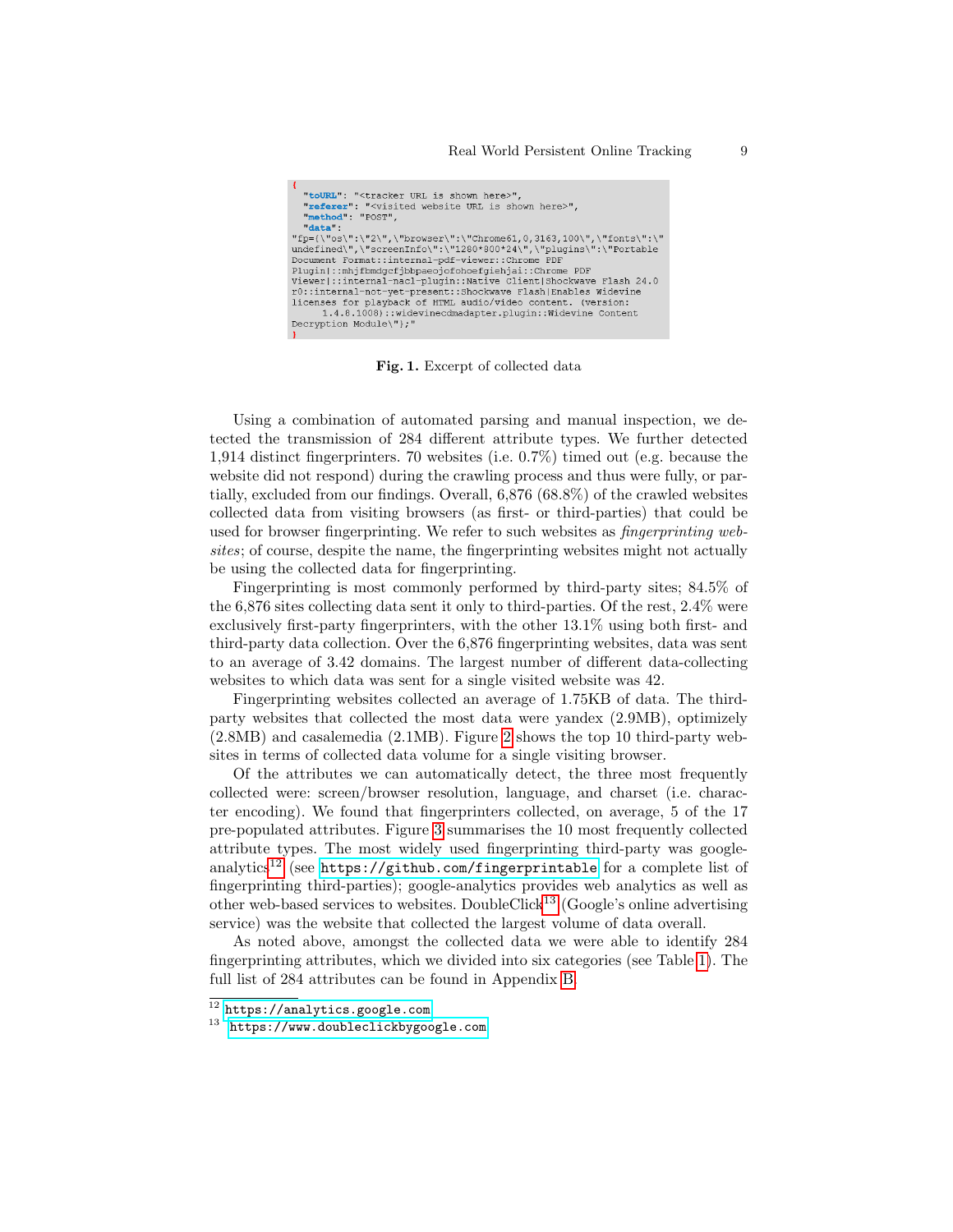

Fig. 2. Top 10 fingerprinters in terms of collected data volume per browser

<span id="page-9-2"></span><span id="page-9-1"></span>Table 1. Summary of identified fingerprinting attributes

|               |     |     |    | Attribute Type WebGL Features Media Miscellaneous Input/Output Network Total |     |
|---------------|-----|-----|----|------------------------------------------------------------------------------|-----|
| $\vert$ Count | 114 | '64 | 35 | 20                                                                           | 284 |

# <span id="page-9-0"></span>5 Analysis

Processing Collected Data The crawler logged every website that relayed data if one, or more, of the 17 pre-programmed attributes were detected. We examined random samples of the collected data to identify the presence of any false positives. We found some HTTP messages that contained data that were incorrectly matched with one of the 17 attributes. We wrote a script to remove such records (e.g. if the string 1280088.jpeg matched with the screen resolution width 1280). This filtering reduced the number of false positives. However, in general, identifying false positives (if any) in the filtered data is non-trivial since the ability to fingerprint browsers typically depends on both the number and type of collected attributes. For example, Mowery et al. [\[29\]](#page-16-6) have demonstrated that the canvas API alone could be enough to fingerprint a browser, and Laperdrix et al. [\[21\]](#page-16-4) demonstrated a seemingly successful method of fingerprinting based on a specific set of just 17 attributes.

Undetected Fingerprinting As noted in Section [3.2,](#page-5-3) the crawler only visited the homepages of the 10,000 websites. Websites we reported as not deploying browser fingerprinting might nevertheless still be doing so on other pages. Moreover, the attribute collection reported here was unprompted (i.e. no clicking, cursor movements or typing was involved) except for loading of the web page.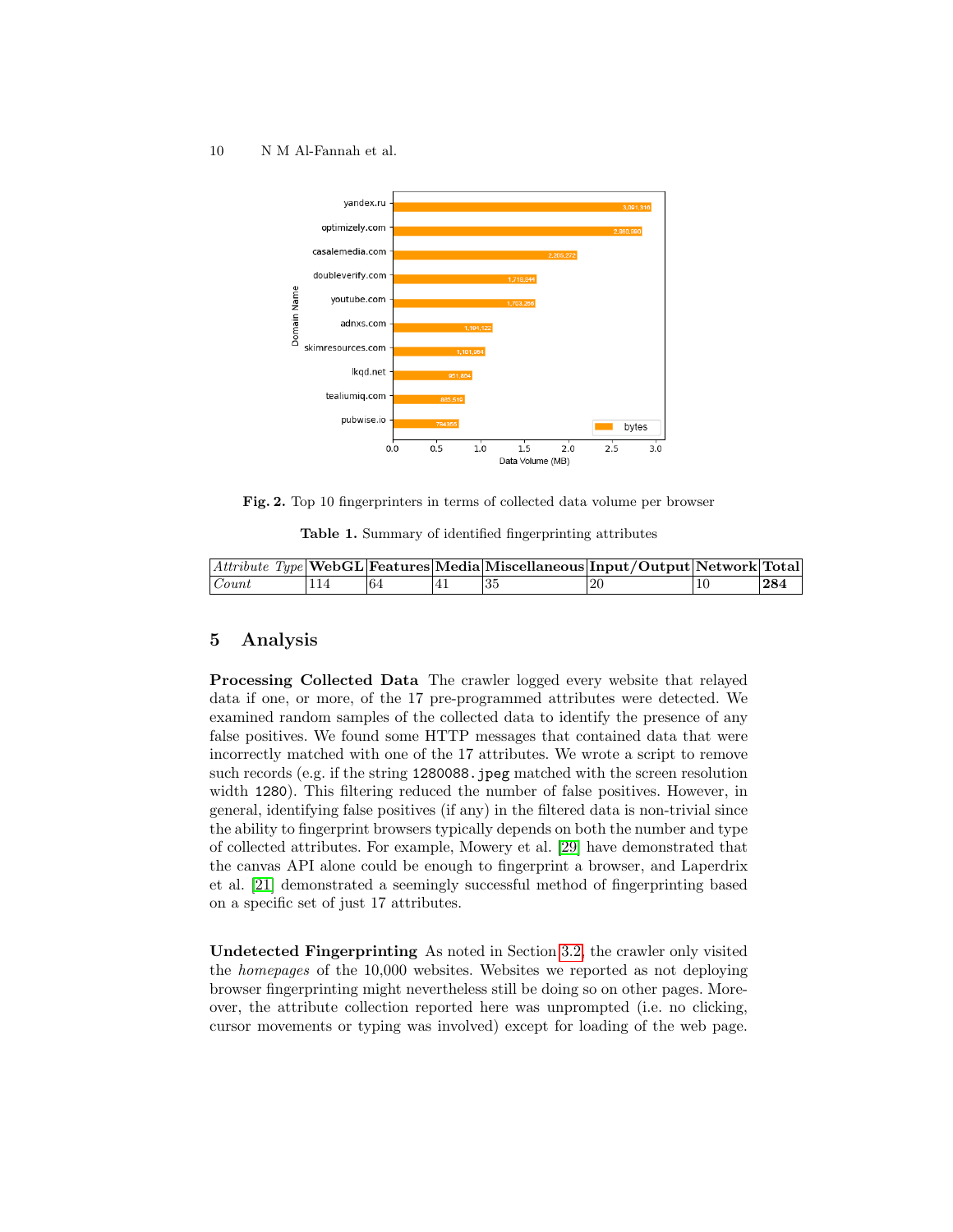

<span id="page-10-0"></span>Fig. 3. Top 10 collected attributes

Through manual visits to selected websites, we found that some websites only cause the browser to send fingerprinting attributes when there are further interactions. Moreover, some websites only retrieved attributes when a user submits a form or logs in, and such cases would be too complex (if not impossible) to capture automatically. The focus of this study is fingerprinting that targets everyone, including those engaged in casual browsing.

<span id="page-10-1"></span>Prevalence of Fingerprinting Our study confirms the findings of Englehardt and Narayanan [\[11\]](#page-15-7) that fingerprinting is commonplace, at least by widely-used websites, and yet there are a relatively small number of entities actually collecting and processing attributes (mainly third-party trackers). Indeed, the top five third-party fingerprinting domains (see Figure [4\)](#page-11-0) are all part of a single company, Google Inc. This finding is consistent with Libert [\[24\]](#page-16-2), who found that 78.07% of the top one million websites send data to a Google-owned domain.

We found that 68.8% of the top 10,000 websites are potentially engaged in fingerprinting, although previous studies yielded rather different results. For example, in 2013, Nikiforakis et al. [\[32\]](#page-17-0) found that only 0.4% of the top 10,000 websites deployed fingerprinting. A year later, Acar et al. [\[1\]](#page-15-0) reported that 5% of the top 100,000 websites deployed browser fingerprinting using the canvas API. It thus seems likely that both the prevalence of browser fingerprinting and the number of attributes being collected for this purpose have significantly increased.

Fingerprinting Attributes We attempted to find the fingerprinting attributes reported by Alaca et al. [\[5\]](#page-15-10) and the BrowserLeaks website in the collected data, including attributes not in the list of 17 attribute types detectable by the crawler.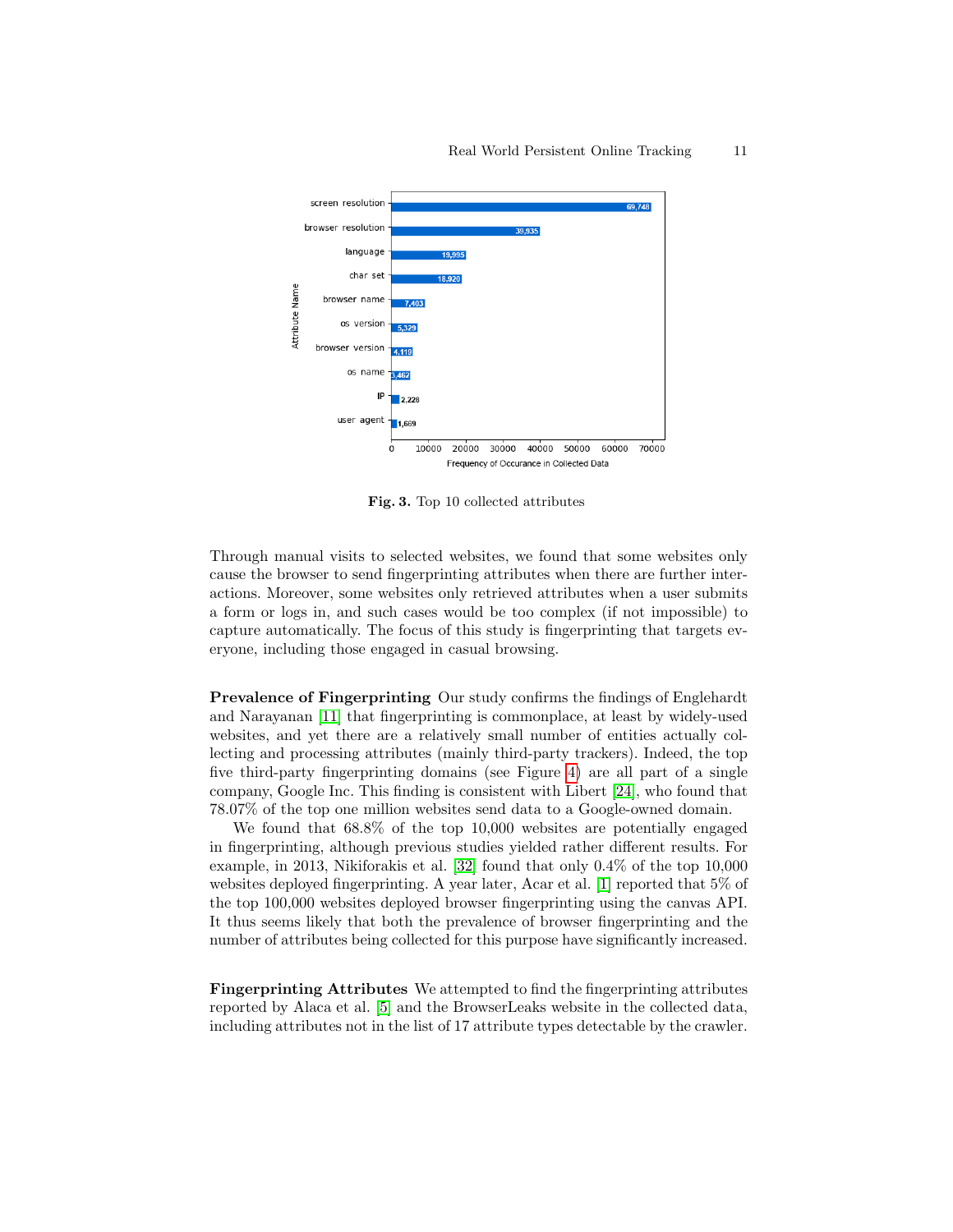

<span id="page-11-0"></span>Fig. 4. Top third-party fingerprinting domains

This gave us an indication of the range of attributes that are collected in the real world, as opposed to those discussed in the literature, and also helped us improve the functioning of the add-on described in the Section [7.](#page-12-1)

As reported above, we were able to identify the collection of 284 attributes, a much larger number than those reported by previous studies. This is partly explained by the fact that previous studies have searched for a smaller number of attributes; for example Eckersley [\[10\]](#page-15-1) and Cao et al. [\[9\]](#page-15-2) looked for just 10 and 53 respectively. The significantly higher number we found also seems likely to be a result of the growing use of browser fingerprinting [\[2](#page-15-5)[,32\]](#page-17-0), and the fact that we monitored the HTTP messages transmitted between visited websites and potential trackers as opposed to detecting the presence of pre-identified fingerprinting scripts, as previously widely performed. Most of the attributes we were able to identify are collectable by BrowserLeaks.com. However, Browser-Leaks can also collect many attributes that we did not find any websites to be collecting, including many of the browser features collectable by  $Modernizr<sup>14</sup>$  $Modernizr<sup>14</sup>$  $Modernizr<sup>14</sup>$ .

Deployment of HTTPS Some fingerprinting websites do not use HTTPS to send the fingerprinting attributes which are thus transmitted in plaintext; this is a potentially significant user privacy threat. Of the 1,914 distinct fingerprinters we detected, as many as 683 used only HTTP for attribute transmission, 274 mixed use of HTTP and HTTPS, and the remaining 957 used only HTTPS. That is, 50% of the fingerprinting websites used HTTP at least in some cases for transmitting what could be construed as personally identifiable information.

<span id="page-11-1"></span><sup>&</sup>lt;sup>14</sup> A JavaScript library that help websites detect the availability of css and html5 features in a visitor's browser <https://modernizr.com>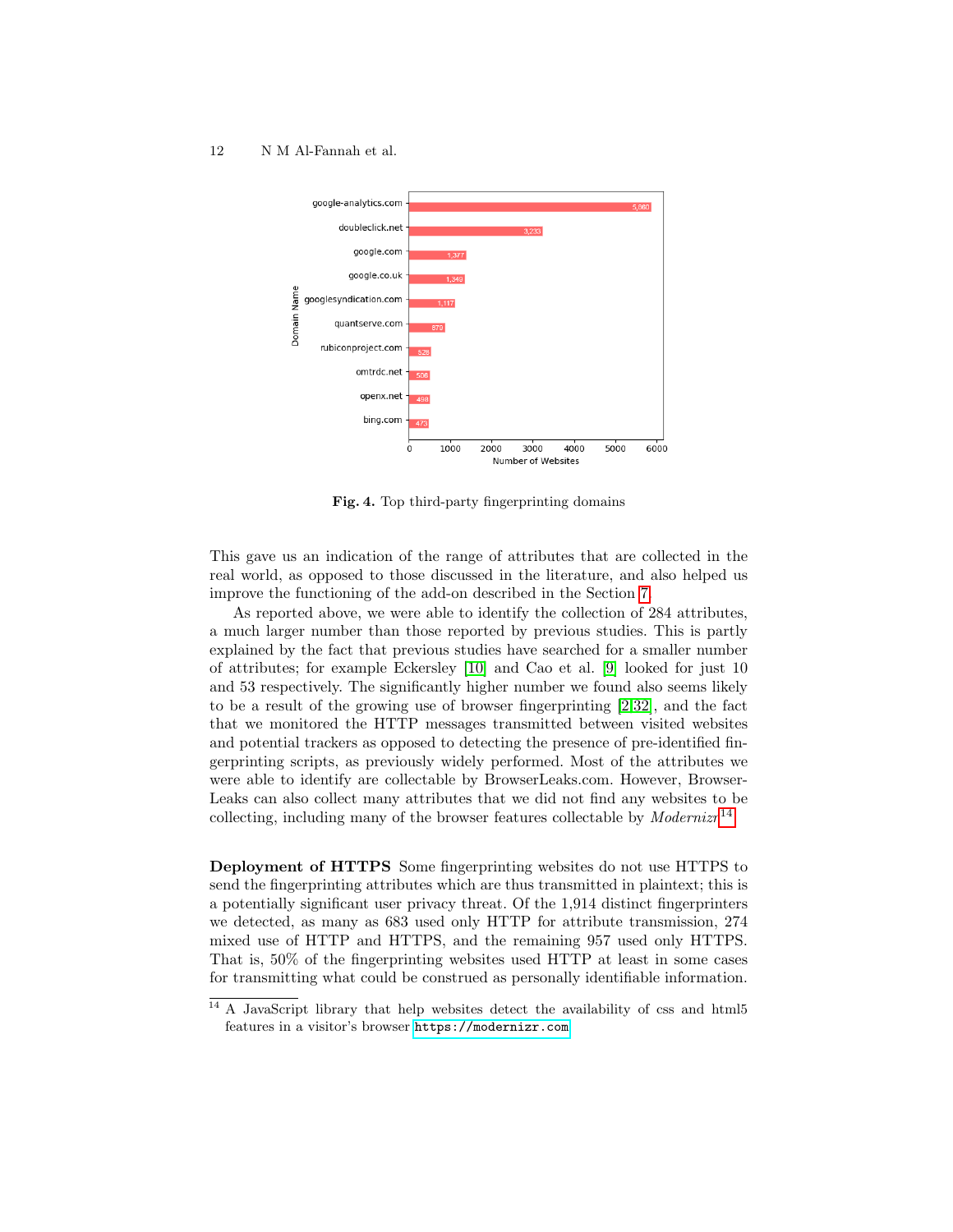Seemingly, the use of HTTP is more common in less popular websites, as Merzdovnik et al. [\[26\]](#page-16-14) reported that as many as 60% of the top 100,000 websites performing fingerprinting used HTTP. We identified a fingerprinting website that used the WebSocket protocol<sup>[15](#page-12-2)</sup> as well as HTTP. These results apply only to the use of HTTP/HTTPs for transmitting browser attributes, not to whether or not the visited website uses HTTPS.

Fingerprint IDs Some websites cause a browser to send a value that is explicitly labelled fingerprint or fp, along with fingerprinting attributes. These values are typically strings of alphanumerics that appear to function as platform/user identifiers. Evidently, some first- and third-party trackers share such user identifiers [\[13\]](#page-15-12), allowing them to compile extensive profiles of users. This also means that a website or a tracker could acquire user- or platform-related information without any prior interaction with that user. Such ID-sharing practices clearly make browser fingerprinting-based tracking more privacy-threatening.

# <span id="page-12-0"></span>6 Relationship to the Prior Art

Our study, like that of Libert [\[24\]](#page-16-2), examined HTTP requests; however, whereas Libert examined only third-party tracking, we also considered first-party tracking, i.e. by the visited website itself. Moreover, we focussed on browser fingerprinting and not on tracking via cookies, a topic that has been extensively examined in the prior art (e.g. Felten et al. [\[14\]](#page-15-13), Krishnamurthy et al. [\[20\]](#page-16-15) and Mayer et al. [\[25\]](#page-16-0)). A further difference between the work described here and several previous studies, including that of Englehardt et al. [\[11\]](#page-15-7), is that they examined the fingerprinting scripts while we examined the data relayed back to server via HTTP. Most significantly, and as discussed in Section [5,](#page-10-1) we detected a much higher level of browser fingerprinting than previously reported; indeed, our results suggest that fingerprinting is becoming ubiquitous.

Given that this is a rapidly changing and evolving area, it is important to repeat studies frequently, and so one contribution of our work is to reveal the current state of the art. We do not claim that the approach we have adopted is better than other approaches, but it does have the advantage of being based purely on the data itself, and not on the many and various scripts that might be used to fingerprint browsers. Our study has enabled us to give an up to date, fairly comprehensive, and large-scale list of the attributes being used in practice for browser fingerprinting.

# <span id="page-12-1"></span>7 Browser Add-on

Overview As part of the research described here, we developed Fingerprint- $Alert^{16}$  $Alert^{16}$  $Alert^{16}$ , a browser add-on compatible with desktop versions of Chrome and Fire-

<span id="page-12-2"></span> $15$  It is a relatively new full-duplex TCP communication protocol [\[15\]](#page-15-14).

<span id="page-12-3"></span> $^{16}$ <https://chrome.google.com/webstore/detail/ielakmofegkdlpnlppfikmkbceajdofo> <https://addons.mozilla.org/en-US/firefox/addon/fingerprintalert>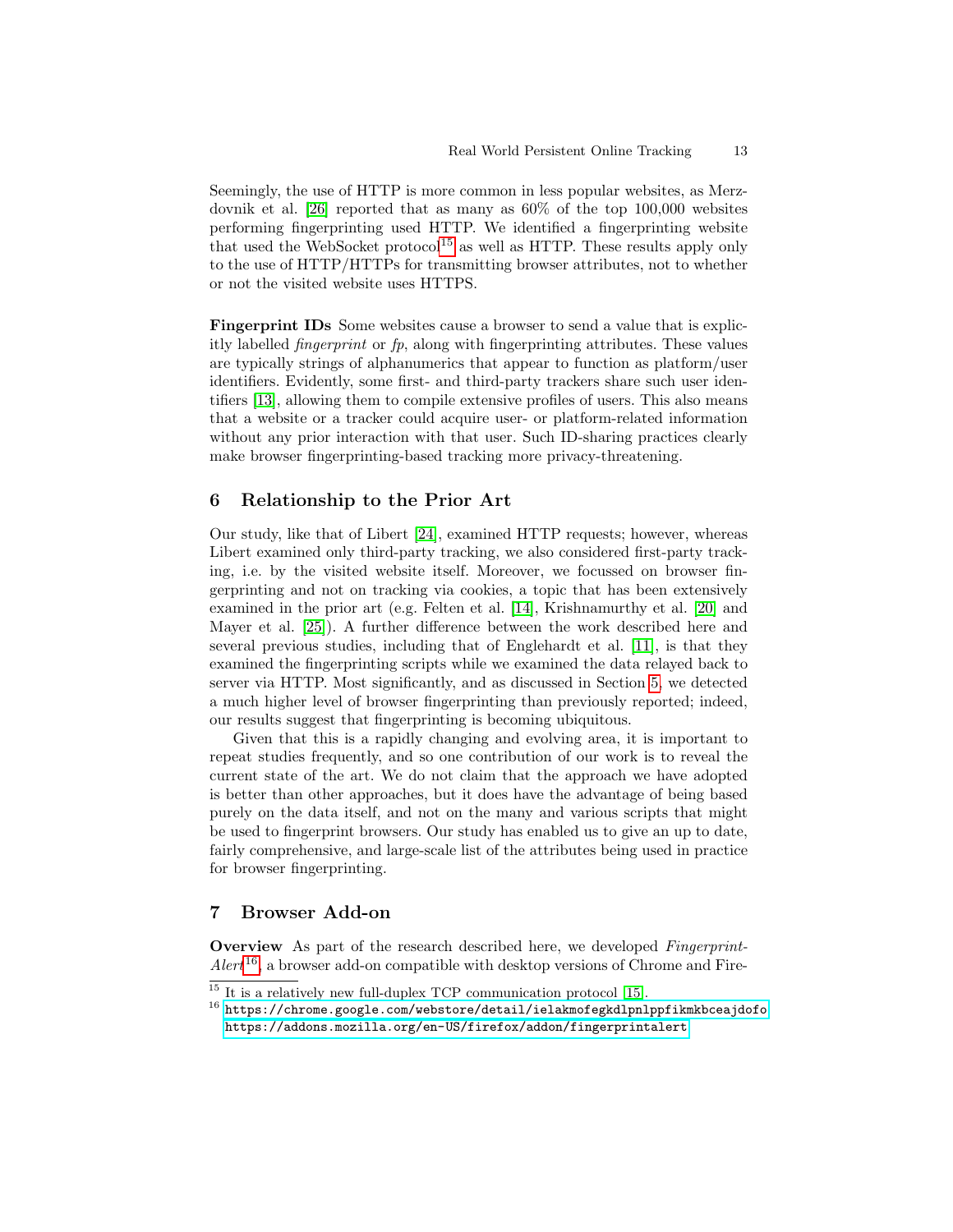fox for both Windows and macOS. Based on the preliminary crawling described in Section [3.3,](#page-6-0) we programmed the add-on to detect the same 17 attributes. It is activated whenever a web page is loaded, and checks whether any of these prespecified attributes are being relayed back to a web server. If the add-on detects such activity, it displays an alert that includes both the sending and receiving URLs. The add-on also provides a detailed report of detected activities, including data relayed and the corresponding destination(s). Finally, the add-on offers a user-selectable option to automatically block detected fingerprinting attempts. If selected, an HTTP message including any of the monitored attributes will be blocked from being relayed back to a remote server. Despite only detecting 17 attributes, these attributes are typically transmitted alongside other attributes which are also blocked, given that they are in the same HTTP message.

Blocking Feature Websites typically send collected data in a series of HTTP messages, and FingerprintAlert blocks those messages that contain at least one the 17 attributes. We found that these attributes are typically transmitted in the same HTTP message as a large number of other fingerprinting attributes, which are also blocked as a result.

As with any add-on that interferes with browser behaviour, the blocking feature of FingerprintAlert might cause unexpected results or even break some websites. To ensure it does not cause significant usability issues, we tested it on the 50 most visited websites from our list. We enabled the blocking feature, and spent around two minutes on each website performing actions such as signing up, logging in and clicking on links. During the tests we did not observe any unexpected behaviour or errors except for some glitches on two websites (e.g. unable to load support chat window). Nonetheless, in the unlikely event that the add-on damages a user's experience at a website, the blocking option or the notifications option can easily be disabled. The add-on will continue to record detected fingerprinting attempts even if both these options are disabled.

Challenges Detecting newer or obscure fingerprinting attributes is an obstacle that faces all privacy add-ons [\[11\]](#page-15-7). Moreover, websites could choose to conceal transmitted attributes, e.g. using encryption, or use fingerprinting attributes that are not publicly known. Additionally, it is difficult to automatically detect all fingerprinting attribute values, as they may be similar to other data or have no specific set of values. On the other hand, detecting and examining scripts executed on websites is likely to be hindered by changes in code, syntax and execution. For that reason, the add-on notifies the user if any HTTP message sent to a server is found to contain one or more of the selected set of 17 attributes.

Other Add-ons and Future Improvements The add-on complements, rather than replaces, other add-ons that mitigate fingerprinting, such as those that monitor and block fingerprinting scripts (e.g.  $G$ hoesrty<sup>[17](#page-13-0)</sup> and Privacy Badger<sup>[18](#page-13-1)</sup>). The

<span id="page-13-0"></span><sup>17</sup> <https://www.ghostery.com>

<span id="page-13-1"></span><sup>18</sup> <https://www.eff.org/privacybadger>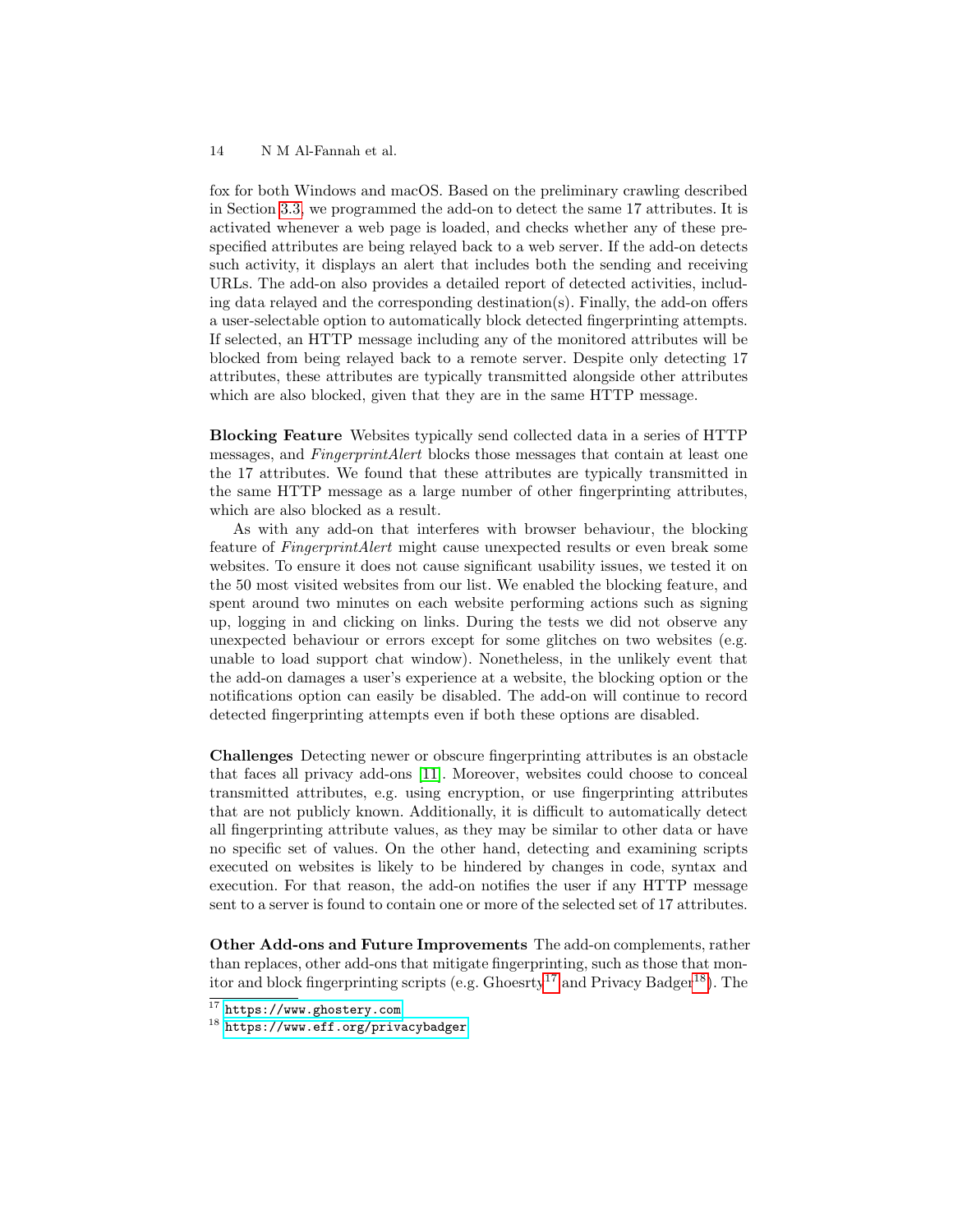main purpose of our add-on is to make users aware of fingerprinting attempts as they happen and the identity of domains collecting the fingerprinting data, and as a result increase their awareness of how widespread such practices are. The results of our study could also help in developing new tools designed to thwart fingerprinting. In the future, we aim to improve FingerprintAlert by increasing the number of automatically-detectable attributes. This can be achieved by further in-depth examination of the formats and values of attributes that are currently undetectable. Since the crawler is based on the add-on, any future crawls would also be made more effective by such improvements.

# <span id="page-14-0"></span>8 Discussion and Conclusions

Cookies are familiar to many users, especially with the introduction of regulations on their use, such as the so-called cookie  $law^{19}$  $law^{19}$  $law^{19}$  covering tracking whether using cookies or any other technology. These regulations have caused many websites to announce the use of cookies. However, while users can disable local storage of cookies, cookies can be selectively deleted, and cookies expire, browser fingerprinting is virtually outside of user control and is much more permanent; it is thus significantly more threatening to user privacy.

Many authors, e.g. Nikiforakis et al. [\[31\]](#page-16-9) and Torres et al. [\[37\]](#page-17-12), have described means of reducing the effectiveness of fingerprinting through browser add-ons or by adjusting user-configurable browser settings. Previously described addons typically either hide certain attributes or fabricate their values. While such add-ons can be helpful, they also have well-known limitations; exhibiting an unrealistic set of attributes values is also fingerprintable [\[32\]](#page-17-0) and could negatively affect the browsing experience (e.g. if screen resolution values are manipulated).

We have shown that browser fingerprinting is being conducted on a significantly larger scale than previously reported, involving the transmission of large volumes of browser and device-specific data to trackers. We also reported on the large number of fingerprinting attributes collected. As other authors have described, browser fingerprinting has significant negative implications for user privacy, and it is therefore important that the web user community is made aware of its prevalence and potential effectiveness. To this end we have developed FingerprintAlert, that informs users when fingerprinting is occurring and can also block it. If web user privacy is to be preserved, fingerprinting technology needs to be made user-controllable so users can limit the degree to which they are tracked. Our browser add-on contributes to this by providing users with the option to block browser fingerprinting. In the longer term it may be necessary for regulators to examine ways of limiting the degree to which users are tracked using fingerprinting, and/or for browser manufacturers to find ways of developing browsers that limit how easily one user can be distinguished from another.

Ethical Issues. Clearly any experiment involving real world websites raises potential ethical issues. However, no data relating to individuals were accessed,

<span id="page-14-1"></span> $^{19}$  [http://ec.europa.eu/ipg/basics/legal/cookies/index\\_en.htm](http://ec.europa.eu/ipg/basics/legal/cookies/index_en.htm) [accessed on 14/04/2018]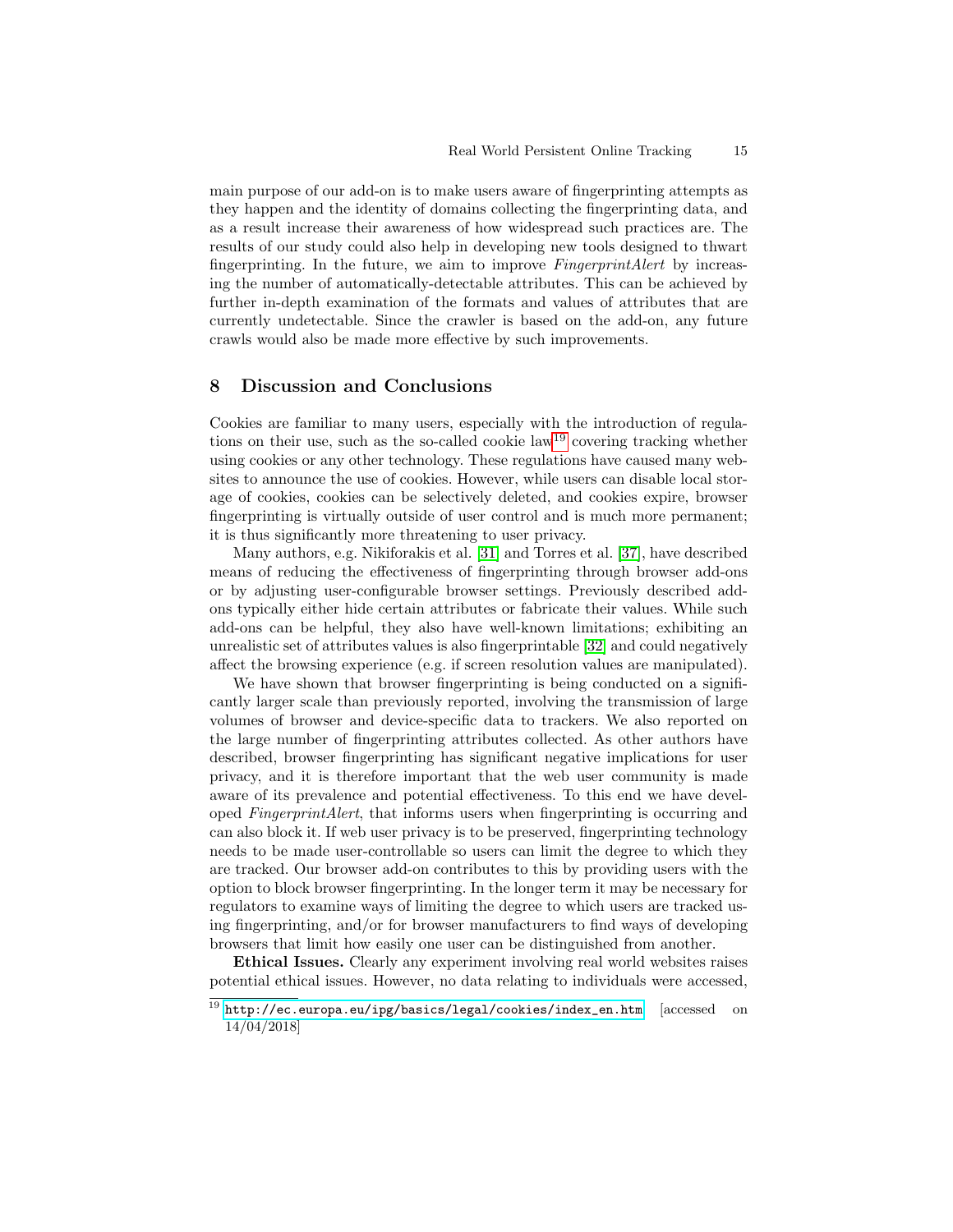no vulnerabilities in websites were discovered or exploited, and all websites were accessed as intended by their providers. Websites were crawled only once, except in cases of a crawler crash where an additional visit was required. All the results are publicly available, as described in Section [4.](#page-7-0)

# References

- <span id="page-15-0"></span>1. Acar, G., Eubank, C., Englehardt, S., Juárez, M., Narayanan, A., Díaz, C.: The web never forgets: Persistent tracking mechanisms in the wild. In: ACM SIGSAC 2014, Scottsdale, AZ, USA, November 3–7, 2014. pp. 674–689. ACM (2014)
- <span id="page-15-5"></span>2. Acar, G., Juárez, M., Nikiforakis, N., Díaz, C., Gürses, S.F., Piessens, F., Preneel, B.: FPDetective: dusting the web for fingerprinters. In: ACM SIGSAC CCS'13, Berlin, Germany, November 4–8, 2013. pp. 1129–1140. ACM (2013)
- <span id="page-15-6"></span>3. Al-Fannah, N.M.: Making defeating captchas harder for bots. In: Computing Conference 2017, London, UK, July 18–20, 2017. pp. 775–782. IEEE Computer Society (July 2017)
- <span id="page-15-4"></span>4. Al-Fannah, N.M., Li, W.: Not all browsers are created equal: Comparing web browser fingerprintability. In: Advances in Information and Computer Security — IWSEC 2017, Hiroshima, Japan, August 30 – September 1, 2017. Lecture Notes in Computer Science, vol. 10418, pp. 105–120. Springer (2017)
- <span id="page-15-10"></span>5. Alaca, F., van Oorschot, P.C.: Device fingerprinting for augmenting web authentication: classification and analysis of methods. In: ACSAC 2016, Los Angeles, CA, USA, December 5–9, 2016. pp. 289–301. ACM (2016)
- <span id="page-15-11"></span>6. Barth, A., Berkeley, U.: HTTP State Management Mechanism. RFC 6265, RFC Editor (April 2011)
- <span id="page-15-3"></span>7. Barth, A.: HTTP State Management Mechanism. RFC 1654, RFC Editor (April 2011)
- <span id="page-15-8"></span>8. Boda, K., Földes, Á.M., Gulyás, G.G., Imre, S.: User tracking on the web via crossbrowser fingerprinting. In: NordSec 2011, Tallinn, Estonia, October 26–28, 2011. Lecture Notes in Computer Science, vol. 7161, pp. 31–46. Springer (2011)
- <span id="page-15-2"></span>9. Cao, Y., Li, S., Wijmans, E.: (cross-)browser fingerprinting via OS and hardware level features. In: NDSS 2017, San Diego, California, USA, February 26 – March 1, 2017. The Internet Society (2017)
- <span id="page-15-1"></span>10. Eckersley, P.: How unique is your web browser? In: PETS2010, Berlin, Germany, July 21–23, 2010. Lecture Notes in Computer Science, vol. 6205, pp. 1–18. Springer (2010)
- <span id="page-15-7"></span>11. Englehardt, S., Narayanan, A.: Online tracking: A 1-million-site measurement and analysis. In: ACM SIGSAC CCS'16, Vienna, Austria, October 24–28, 2016. pp. 1388–1401. ACM (2016)
- <span id="page-15-9"></span>12. FaizKhademi, A., Zulkernine, M., Weldemariam, K.: FPGuard: Detection and prevention of browser fingerprinting. In: DBSec 2015, Fairfax, VA, USA, July 13–15, 2015. Lecture Notes in Computer Science, vol. 9149, pp. 293–308. Springer (2015)
- <span id="page-15-12"></span>13. Falahrastegar, M., Haddadi, H., Uhlig, S., Mortier, R.: Tracking personal identifiers across the web. In: PAM 2016, Heraklion, Greece, March 31 – April 1, 2016. Lecture Notes in Computer Science, vol. 9631, pp. 30–41. Springer (2016)
- <span id="page-15-13"></span>14. Felten, E.W., Schneider, M.A.: Timing attacks on web privacy. In: ACM CCS 2000, Athens, Greece, November 1–4, 2000. pp. 25–32. ACM (2000)
- <span id="page-15-14"></span>15. Fette, I., Melnikov, A.: The WebSocket Protocol. RFC 6455, RFC Editor (December 2011)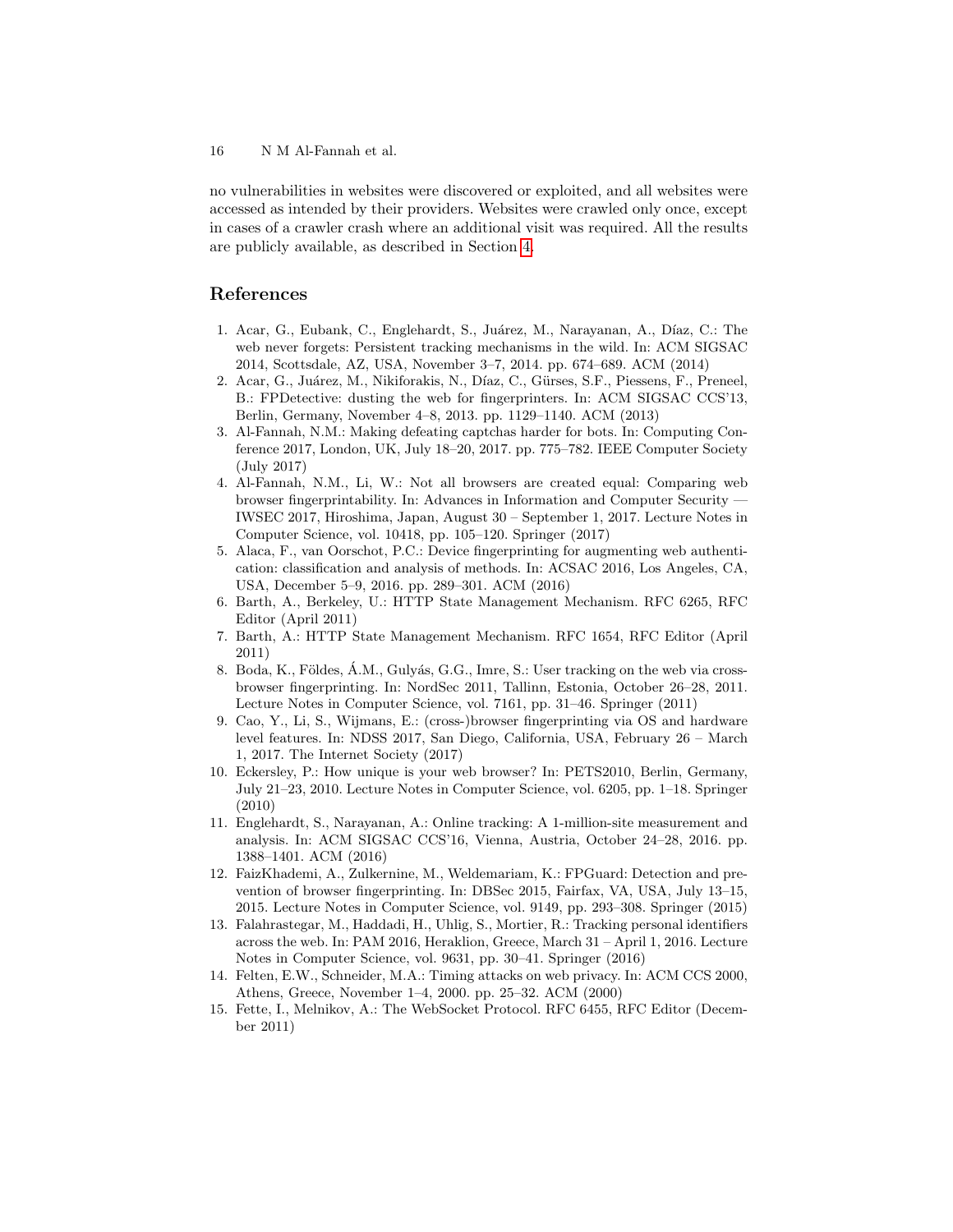- <span id="page-16-13"></span>16. Fielding, R., Gettys, J., Mogul, J., Frystyk, H., Masinter, L., Leach, P., Berners-Lee, T.: Hypertext Transfer Protocol – HTTP/1.1. RFC 2616, RFC Editor (June 1999)
- <span id="page-16-7"></span>17. Fifield, D., Egelman, S.: Fingerprinting web users through font metrics. In: FC'15, San Juan, Puerto Rico, January 26–30, 2015. Lecture Notes in Computer Science, vol. 8975, pp. 107–124. Springer (2015)
- <span id="page-16-10"></span>18. Fiore, U., Castiglione, A., Santis, A.D., Palmieri, F.: Countering browser fingerprinting techniques: Constructing a fake profile with google chrome. In: NBiS 2014, Salerno, Italy, September 10–12, 2014. pp. 355–360. IEEE Computer Society (2014)
- <span id="page-16-3"></span>19. Franklin, J., McCoy, D.: Passive data link layer 802.11 wireless device driver fingerprinting. In: USENIX Security '06, Vancouver, BC, Canada, July 31 – August 4, 2006. USENIX Association (2006)
- <span id="page-16-15"></span>20. Krishnamurthy, B., Wills, C.E.: Generating a privacy footprint on the internet. In: ACM SIGCOMM IMC 2006, Rio de Janeriro, Brazil, October 25–27, 2006. pp. 65–70. ACM (2006)
- <span id="page-16-4"></span>21. Laperdrix, P., Rudametkin, W., Baudry, B.: Beauty and the beast: Diverting modern web browsers to build unique browser fingerprints. In: IEEE S&P 2016, San Jose, CA, USA, May 22–26, 2016. pp. 878–894. IEEE Computer Society (2016)
- <span id="page-16-11"></span>22. Le, H., Fallace, F., Barlet-Ros, P.: Towards accurate detection of obfuscated web tracking. In: IEEE MN 2017, Naples, Italy, September 27–29, 2017. pp. 1–6. IEEE (2017)
- <span id="page-16-1"></span>23. Lerner, A., Simpson, A.K., Kohno, T., Roesner, F.: Internet jones and the raiders of the lost trackers: An archaeological study of web tracking from 1996 to 2016. In: USENIX Security '16, Austin, TX, USA, August 10–12, 2016. USENIX Association (2016)
- <span id="page-16-2"></span>24. Libert, T.: Exposing the invisible web: An analysis of third-party http requests on 1 million websites. International Journal of Communication 9, 18 (October 2015), <http://ijoc.org/index.php/ijoc/article/view/3646>
- <span id="page-16-0"></span>25. Mayer, J.R., Mitchell, J.C.: Third-party web tracking: Policy and technology. In: IEEE S&P 2012, San Francisco, California, USA, 21–23 May 2012. pp. 413–427 (2012)
- <span id="page-16-14"></span>26. Merzdovnik, G., Huber, M., Buhov, D., Nikiforakis, N., Neuner, S., Schmiedecker, M., Weippl, E.R.: Block me if you can: A large-scale study of tracker-blocking tools. In: IEEE EuroS&P 2017, Paris, France, April 26–28, 2017. pp. 319–333. IEEE (2017)
- <span id="page-16-12"></span>27. Metwalley, H., Traverso, S., Mellia, M., Miskovic, S., Baldi, M.: The online tracking horde: A view from passive measurements. In: TMA 2015, Barcelona, Spain, April 21–24, 2015. Lecture Notes in Computer Science, vol. 9053, pp. 111–125. Springer (2015)
- <span id="page-16-5"></span>28. Mowery, K., Bogenreif, D., Yilek, S., Shacham, H.: Fingerprinting information in javascript implementations. In: W2SP 2011, Oakland, CA, USA, May 26, 2011. vol. 2, pp. 180–193 (2011)
- <span id="page-16-6"></span>29. Mowery, K., Shacham, H.: Pixel perfect: Fingerprinting canvas in HTML5. In: W2SP 2012, San Francisco, CA, USA, May 24, 2012. IEEE Computer Society (May 2012)
- <span id="page-16-8"></span>30. Mulazzani, M., Reschl, P., Huber, M., Leithner, M., Schrittwieser, S., Weippl, E., Wien, F.: Fast and reliable browser identification with javascript engine fingerprinting. In: W2SP 2013, San Francisco, CA, USA, May 24, 2013. vol. 5 (2013)
- <span id="page-16-9"></span>31. Nikiforakis, N., Joosen, W., Livshits, B.: Privaricator: Deceiving fingerprinters with little white lies. In: WWW 2015, Florence, Italy, May 18–22, 2015. pp. 820–830. ACM (2015)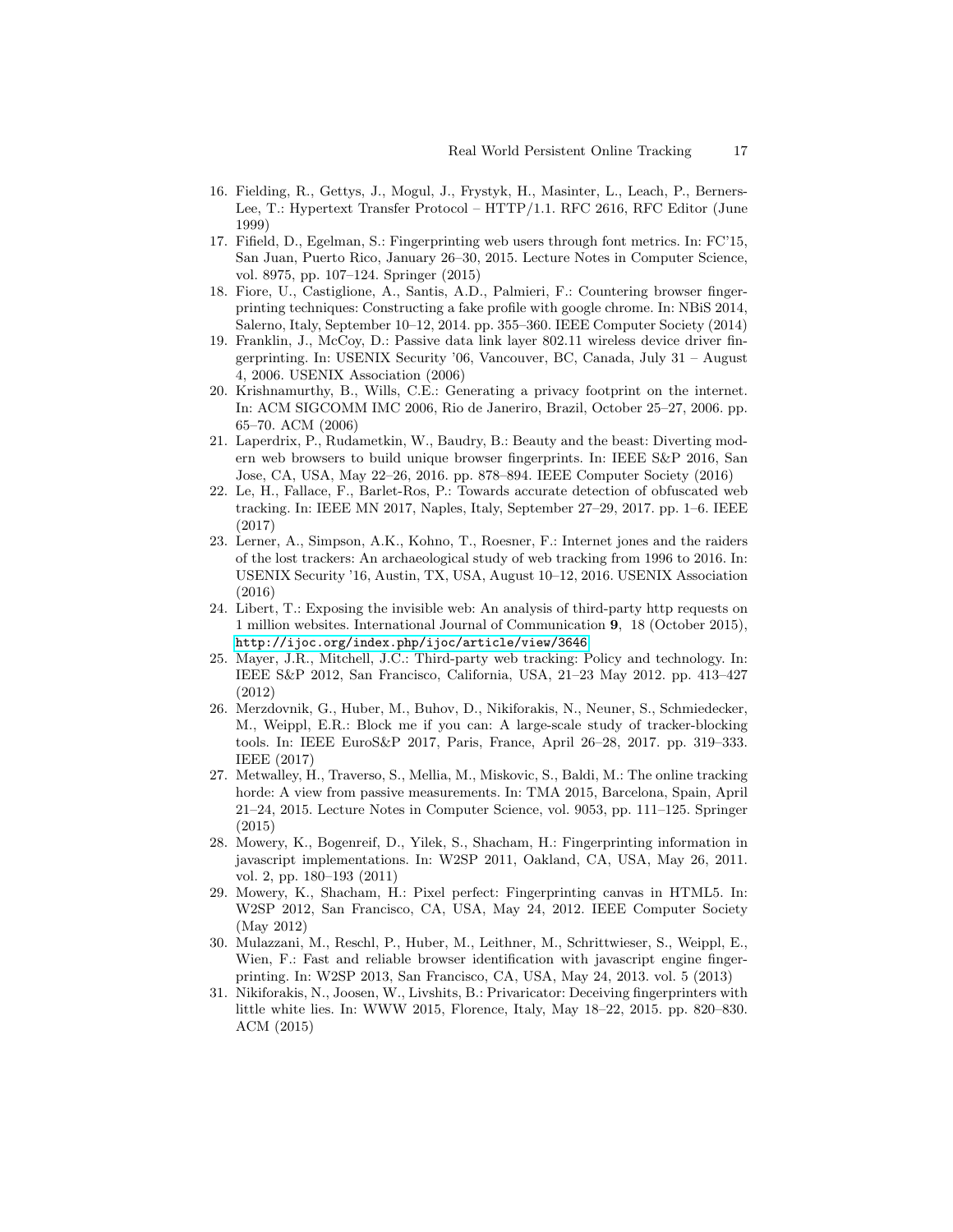- 18 N M Al-Fannah et al.
- <span id="page-17-0"></span>32. Nikiforakis, N., Kapravelos, A., Joosen, W., Kruegel, C., Piessens, F., Vigna, G.: Cookieless monster: Exploring the ecosystem of web-based device fingerprinting. In: IEEE S&P 2013, Berkeley, CA, USA, May 19–22, 2013. pp. 541–555. IEEE Computer Society (2013)
- <span id="page-17-8"></span>33. Olejnik, L., Acar, G., Castelluccia, C., Díaz, C.: The leaking battery  $-$  A privacy analysis of the HTML5 battery status API. In: DPM QASA 2015, Vienna, Austria, September 21–22, 2015. vol. 9481, pp. 254–263. Springer (2015)
- <span id="page-17-3"></span>34. Portokalidis, G., Polychronakis, M., Keromytis, A.D., Markatos, E.P.: Privacypreserving social plugins. In: USENIX Security '12, Bellevue, WA, USA, August 8–10, 2012. pp. 631–646. USENIX Association (2012)
- <span id="page-17-6"></span>35. Roesner, F., Kohno, T., Wetherall, D.: Detecting and defending against third-party tracking on the web. In: USENIX NSDI '12, San Jose, CA, USA, April 25–27, 2012. pp. 155–168. USENIX Association (2012)
- <span id="page-17-9"></span>36. Takei, N., Saito, T., Takasu, K., Yamada, T.: Web browser fingerprinting using only cascading style sheets. In: BWCCA 2015, Krakow, Poland, November 4–6, 2015. pp. 57–63. IEEE Computer Society (2015)
- <span id="page-17-12"></span>37. Torres, C.F., Jonker, H.L., Mauw, S.: FP-Block: Usable web privacy by controlling browser fingerprinting. In: ESORICS 2015, Vienna, Austria, September 21–25, 2015. Lecture Notes in Computer Science, vol. 9327, pp. 3–19. Springer (2015)
- <span id="page-17-4"></span>38. Unger, T., Mulazzani, M., Fruhwirt, D., Huber, M., Schrittwieser, S., Weippl, E.R.: SHPF: enhancing HTTP(S) session security with browser fingerprinting. In: ARES 2013, Regensburg, Germany, September 2–6, 2013. pp. 255–261. IEEE Computer Society (2013)
- <span id="page-17-10"></span>39. Upathilake, R., Li, Y., Matrawy, A.: A classification of web browser fingerprinting techniques. In: NTMS 2015, Paris, France, July 27–29, 2015. pp. 1–5. IEEE (2015)
- <span id="page-17-1"></span>40. Ur, B., Leon, P.G., Cranor, L.F., Shay, R., Wang, Y.: Smart, useful, scary, creepy: perceptions of online behavioral advertising. In: SOUPS '12, Washington, DC, USA, July 11–13, 2012. p. 4. ACM (2012)
- <span id="page-17-2"></span>41. Vastel, A., Laperdrix, P., Rudametkin, W., Rouvoy, R.: FP-STALKER: Tracking browser fingerprint evolutions. In: IEEE S&P 2018, San Fransisco, CA, USA, May 21–23, 2018. pp. 1–14. IEEE (2018)
- <span id="page-17-7"></span>42. Zhao, B., Liu, P.: Private browsing mode not really that private: Dealing with privacy breach caused by browser extensions. In: IEEE/IFIP DSN 2015, Rio de Janeiro, Brazil, June 22–25, 2015. pp. 184–195 (2015)
- <span id="page-17-5"></span>43. Zimmeck, S., Li, J.S., Kim, H., Bellovin, S.M., Jebara, T.: A privacy analysis of cross-device tracking. In: USENIX Security '17, Vancouver, BC, Canada, August 16–18, 2017. pp. 1391–1408. USENIX Association (2017)

# Appendix

# A Crawling Components and Environment

# <span id="page-17-11"></span>A.1 Prepopulated List of Attributes

Resolution, OS, OS Version, User-Agent, Browser Name, Browser Version, WebGL Renderer, WebGL Vendor, WebGL Version, GPU, GPU Vendor, Installed Plugins, Language, Geolocation, City, IP Addresses, and Charset.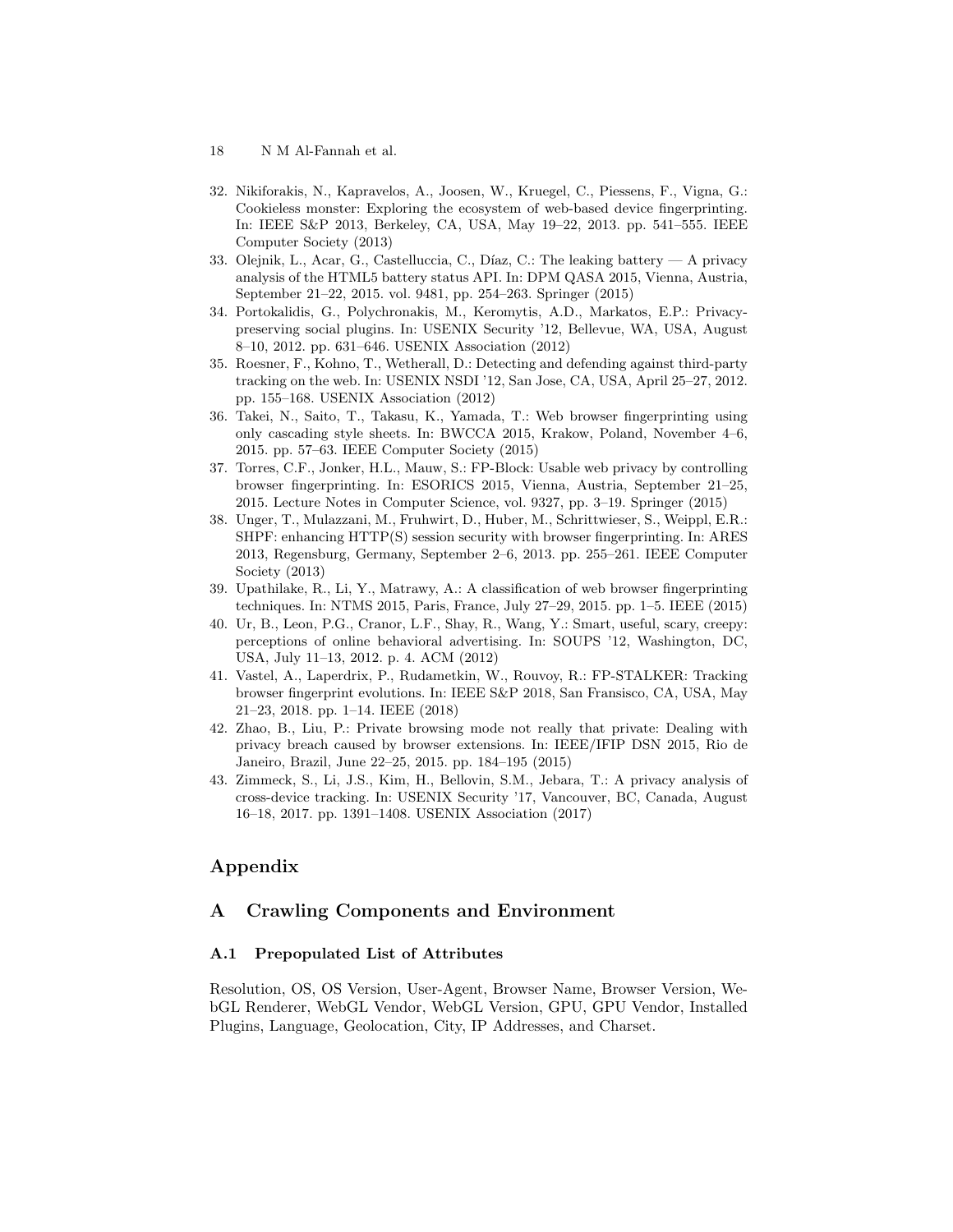## <span id="page-18-0"></span>A.2 Crawler Software Components

| Component                          | Details              |
|------------------------------------|----------------------|
| Browser add-on                     | FingerprintAlert 1.0 |
| Programming language Phython 3.6.3 |                      |
| Automation tool                    | Selenium 3.8.1       |

#### <span id="page-18-1"></span>A.3 Computing Environment

| Component Details |                                  |
|-------------------|----------------------------------|
| Device            | $ \text{MacBook Pro } (10.1.1) $ |
| $\log$            | MacOS Sierra 12.1                |
| Browser           | Chrome 62.0.3202.94              |

# <span id="page-18-2"></span>B Attributes Collected by Fingerprinters

### B.1 WebGL

aliased line width range, aliased point size range, alpha bits, angle instanced arrays, antialiasing, blue bits, depth bits, experimental-webgl, ext blend min max, ext disjoint timer query, ext frag depth, ext shader texture lod, ext srgb, ext texture filter anisotropic, fragment shader high float precision, fragment shader high float precision range max, fragment shader high float precision range min, fragment shader high int precision, fragment shader high int precision range max, fragment shader high int precision range min, fragment shader low float precision, fragment shader low float precision range max, fragment shader low float precision range min, fragment shader low int precision, fragment shader low int precision range max, fragment shader low int precision range min, fragment shader medium float precision, fragment shader medium float precision range max, fragment shader medium float precision range min, fragment shader medium int precision, fragment shader medium int precision range max, fragment shader medium int precision range min, green bits, max 3d texture size, max anisotropy, max array texture layers, max color attachments, max combined fragment uniform components, max combined texture image units, max combined vertex uniform components, max cube map texture size, max draw buffers, max fragment input components, max fragment uniform blocks, max fragment uniform components, max fragment uniform vectors, max program texel offset, max render buffer size, max samples, max texture image units, max texture lodbias, max texture size, max transform feedback interleaved components, max transform feedback separate attribs, max transform feedback separate components, max uniform block size, max uniform buffer bindings, max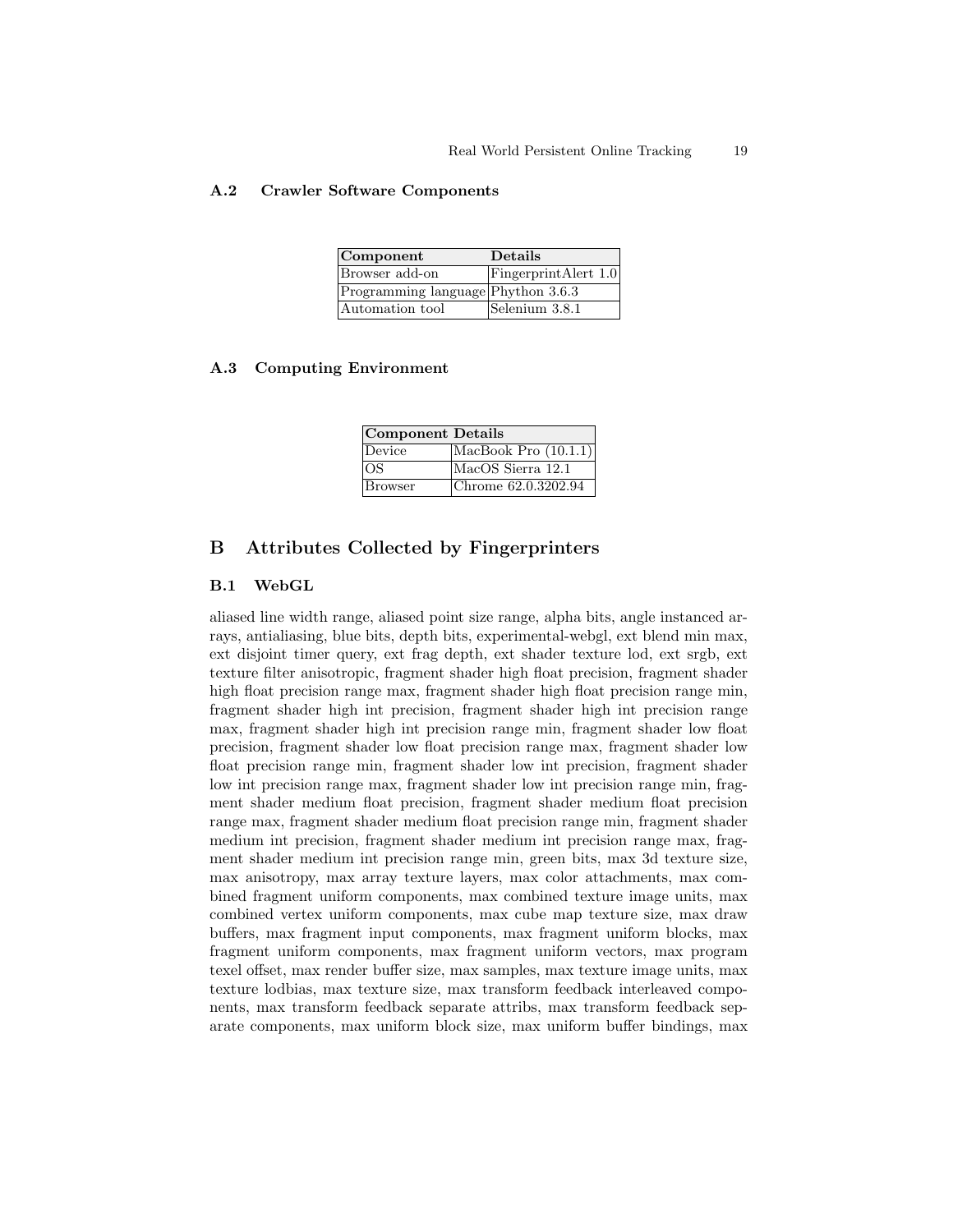varying components, max varying vectors, max vertex attribs, max vertex output components, max vertex texture image units, max vertex uniform blocks, max vertex uniform components, max vertex uniform vectors, max view port dims, min program texel offset, oes element index uint, oes standard derivatives, oes texture float, oes texture float linear, oes texture half float, oes texture half float linear, oes vertex array object, performance caveat, red bits, renderer, shading language version, stencil bits, unmasked renderer webgl, unmasked vendor webgl, vendor, version, vertex shader high float precision, vertex shader high float precision range max, vertex shader high float precision range min, vertex shader high int precision, vertex shader high int precision range max, vertex shader high int precision range min, vertex shader low float precision, vertex shader low float precision range max, vertex shader low float precision range min, vertex shader low int precision, vertex shader low int precision range max, vertex shader low int precision range min, vertex shader medium float precision, vertex shader medium float precision range max, vertex shader medium float precision range min, vertex shader medium int precision, vertex shader medium int precision range max, vertex shader medium int precision range min, webgl, webgl compressed texture s3tc, webgl compressed texture s3tc srgb, webgl debug renderer info, webgl debug shaders, webgl depth texture, webgl draw buffers, webgl lose context, webgl2, webkit ext texture filter anisotropic, webkit webgl compressed texture s3tc, webkit webgl depth texture, webkit webgl lose context.

### B.2 Features

adblock, application cache, background size, blending, bluetooth, border image, border radius, box shadow, budget, canvas winding, credentials, css animations, css columns, css gradients, css reflections, css transforms, css transforms 3dc, css transitions, drag and drop, flex box, flex box legacy, font face, generated content, get battery, get game pads, get user media, hash change, history, hsla, img hash, inline svg, installed fonts, installed plugins, java enabled, js, media decvices, mime types, multiple bgs, opacity, permissions, post message, presentation, register protocol handler, request media key system access, request midi access, rgba, send beacon, service worker, shockwave flash, smil, svg, svg clip paths, text shadow, towebp, unregister protocol handler, usb, vibrate, web sql database, web workers, webkit get user media, webkit persistent storage, webkit temporary storage, webrtc, websockets.

### B.3 Media

ac-base latency, ac-channel count, ac-channel count mode, ac-channel interpretation, ac-max channel count, ac-number of inputs, ac-number of outputs, acsampler ate, ac-state, an-channel count, an-channel count mode, an-channel interpretation, an-fft size, an-frequency bin count, an-max decibels, an-min decibels, an-number of inputs, an-number of outputs, an-smoothing time constant, audio ogg, avc1.42c00d, avc1.42e01e (mp4a.40.2), codecs1, dynamiccompressor, h264, hybridoscillator, mp3, mp4a.40.2, mpeg, opus, oscillator, theora, video